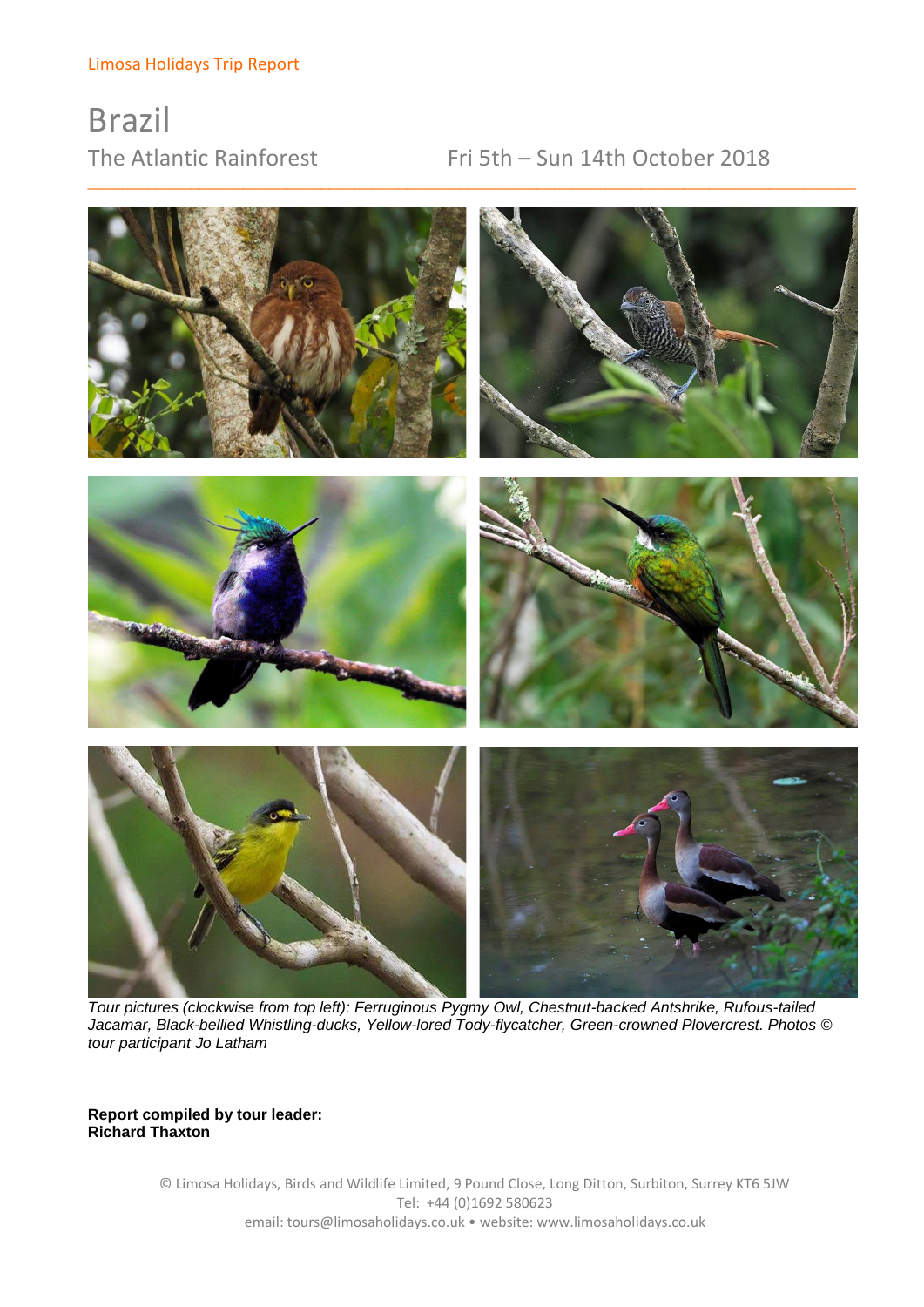#### **Brazil | The Atlantic Rainforest**

Leaders: Richard Thaxton and Adilei Carvalho da Cunha With: Mike Bamforth, Ian & Jean Bennion, John & Lynn Hunt, Jo Latham, Angela Owens and Jean Powley.

\_\_\_\_\_\_\_\_\_\_\_\_\_\_\_\_\_\_\_\_\_\_\_\_\_\_\_\_\_\_\_\_\_\_\_\_\_\_\_\_\_\_\_\_\_\_\_\_\_\_\_\_\_\_\_\_\_\_\_\_\_\_\_\_\_\_\_\_\_\_\_\_\_\_\_\_\_\_\_\_\_\_\_\_\_\_\_\_\_

The REGUA experience has become firmly established in birding lore - and justifiably so, as a truly magical place and an inspiring forest restoration project that goes from strength to strength. The lodge, which was our base for the week from which to explore the richness of the Atlantic rainforest biome, must surely be one of the most stunning locations in the world, looking out to the forested razorback ridge of the Serra dos Orgaos. Below is a summary narrative account of our stay at REGUA, written in daily diary format, featuring the key birds we saw, how we saw them, when and where, during a mix of on-site and off-site excursion days. I hope that you enjoy the read and that it helps conjure up in your mind's eye our time together at REGUA. Included too, is an annotated species checklist of the birds we recorded.

We recorded 300 species of birds, with so many highlights. *Bird of the Trip* changed on a daily basis, as new and wonderful birds were seen. One day Black-cheeked Gnateater stole the show, only to be eclipsed and relegated the next day by Black-and-gold Cotinga, then Green-crowned Plovercrest took over, it too then trumped by the Swallow-tailed Cotinga, which surely comes out on top? You'll all have your own memories, favourite birds and highlights, but some of these will surely be amongst them.

- That stunning Black-cheeked Gnateater
- That Whistling Heron stalking grassland
- The exquisite Swallow-tailed Cotingas
- That singing Black-and-gold Cotinga
- Those serene and placid-looking Boat-billed Herons
- All the hummingbirds but especially the exquisite Green-crowned Plovercest

• The array of colourful tanagers; Brazilian, Brassy-breasted, Fawn-breasted and Green-headed top amongst them

- Hooded Berryeater always makes the cut, surely?
- The ethereal Giant Snipe-ing experience
- The cryptic Common Potoo on its nest
- The unexpectedly great views of both Ash-throated Crake and Blackish Rail
- The fabulous views of Yellow-throated Woodpecker
- That stunning White-shouldered Fire-eye
- Scaled Antbird's got to be in here too, surely?
- The White Woodpeckers and Red-cowled Cardinals on our last morning
- …………so many highlights.

#### **Day 1. Friday October 5th**

Our flight from London Heathrow to Rio de Janeiro was on time and uneventful and before we knew it we were being met by the ever-smiling Alcenir, our driver for the week ahead, who deftly whisked us through the Rio traffic to REGUA within an hour and half. It had been a long day (plus the four-hour time difference) and we were tired, so after a wee chat and orientation we promptly hit the hay.

#### **Day 2. Saturday October 6th**

At first light we were woken by calling Ferruginous Pygmy Owl, House Wren and Rufous-capped Motmot and very vocal Slaty-breasted Wood Rails down in the wetland. A Blond-crested Woodpecker visited the garden briefly and was seen by some. Once assembled we walked across to the tower and began birding in earnest and on our first morning, not surprisingly, birds came thick and fast. There were fly-by Picazuro and Pale-vented Pigeons, both Yellow-headed and Southern Crested Caracaras, our first retina-burning, vermillion, Brazilian Tanagers along with Yellow-backed, Flame-crested and Hooded Tanagers, electric-Blue Dacnis, Chestnutvented Conebill, Rufous-tailed Jacamar, Violaceous Euphonia, Maroon-bellied Parakeets, White-barred Piculet, Southern Beardless Tyrannulet and two Channel-billed Toucans that soon became Threecans. Oh, and mind that Squirrel Cuckoo perched and spreading its magnificent tail? Looking further out, down and across the wetland below, we spotted Greater Ani, Anhinga, Southern rough-winged Swallow and Common and Purple Gallinules. Looking out further still, up on to the distant forested ridge, we picked out Black-and-white Hawk-Eagle and a Great Black Hawk.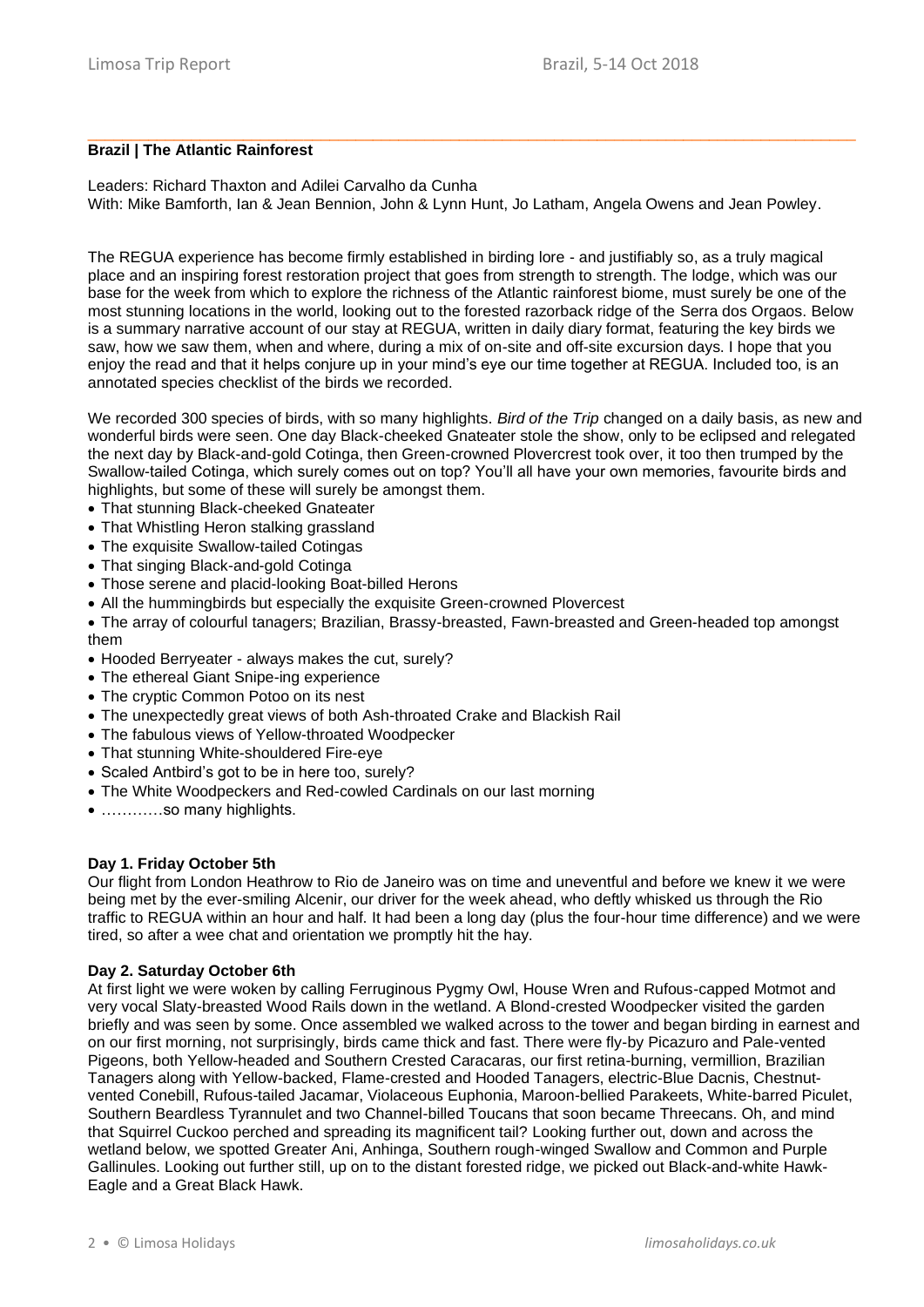After breakfast we met up with our local guide for the week, Adilei and headed off on a gentle walk down to and around the wetland. Our first birds were three Red-legged Honeycreepers and some fly-by Orange-winged Amazons. Down at the reserve office we found two very cryptic roosting Tropical Screech Owls. Trumping them on the cryptic stakes was the wonderful Common Potoo on its nest stump. How amazing was that? As we enjoyed it and took photos, several stunning Green-headed Tanagers appeared and a Lineated Woodpecker shot passed. On the wetland edge there were two Blue-winged Parrotlets, Wing-banded Hornero, Black-bellied Whistling Duck, Green Kingfisher and Rufescent Tiger, Capped and Cocoi Herons. Lots of low-flying, fly-by White-collared Swifts gave us the chance to check for Biscutate Swifts and a few were picked out amongst them. There were also fly-by Grey-breasted Martins and Southern rough-winged Swallows. The next suite of species we encountered included; Yellow-chinned Spinetail, Chestnut-backed Antshrike, Shiny Cowbird, Yellow-bellied Elaenia, Sayaca Tanager, Yellow Tyrannulet, Crested Becard and both Common and Yellow-lored Tody-Flycatcher. Moving further out into the wetland we found Lemon-chested Greenlet, Black-capped Donocobius, Yellow-eared Woodpecker, Silvery-flanked Antwren and several female White-bearded Manakins. A little further on, we met with Unicoloured Antbird, Golden-chevroned Tanager, Chalk-browed Mockingbird, White-winged Becard and Sepia-capped Flycatcher. Both Long-billed and Moustached Wrens were just heard, for now.

We were back at the lodge for lunch, after which we relaxed and caught up with some rest after yesterday's travel day, then at 4pm set off out to Boasorte in search of Giant Snipe at dusk. That came later but ahead of that we did some birding around the lanes and farm fields picking up; Campo Flicker, Wedge-tailed Grass Finch, mating Burrowing Owls, Cattle Tyrant, Rufous Hornero, Striped Cuckoo, Grassland Sparrow and Yellowish Pipit. As the grey-dark descended we prepared ourselves for the main event. South American Snipe were calling and so, too, were two Giant Snipe. We waited as Adilei homed in on them, deftly pinpointing their whereabouts. He then beckoned us forward and, on approaching slowly and gently, we peered over his shoulder looking down the beam of his torch and lo, there was said Giant Snipe transfixed in the light, long enough for us to 'scope this magnificent bird at point-blank, minimum focus. How brilliant was that? Adilei, the wizard had worked his magic yet again. Elated, we returned to the lodge, to celebrate with caipirinha cocktails, which would become something of a theme, each evening.

#### **Day 3. Sunday October 7th**

We began the day with Rusty-margined Guans, two of them in the grey-dark of dawn on the lodge garden bird table. Then it was across to the tower for a spell before an early breakfast at 06.30am then off to the Waldenoor Trail, part of the REGUA property but about a 20-minute drive, out, through nearby Matumbo village, then back in again. Once we'd arrived at the trailhead, we set off on a gradual walk up hill. Progress was slow as we encountered birds from the outset with Green-headed Tanager, Variegated Flycatcher and a Pin-tailed Manakin first up. Soon we were among Blue Dacnis and Streaked Flycatcher, Red-necked Tanager was heard in the canopy above us and there were four fly-by Scaly-headed Parrots. At one point we hit a good mixed flock of birds amongst which were White-bellied Tanager, Streak-capped Antwren, Crested Becard, White-throated Woodcreeper, two fine Spot-billed Toucanets and a very splendid male Blue Manakin. Some Grey-rumped Swifts zipped passed and a White-necked Hawk sailed overhead. Around the next corner, birds came thick and fast. We found six Yellow-green Grosbeaks, two male Orange-bellied Euphonias, Planalto Tyrannulet, Lesser and Olivaceous Woodcreepers, Buff-fronted Foliage-gleaner, Versicoloured Hummingbird, Euler's Flycatcher and glimpsed the Red-necked Tanager.

Further along, two Blond-crested Woodpeckers dotted about to & fro across the trail but denied us particularly good views, better was Rufous-crowned Motmot and Red-crowned Ant Tanager. At a small farm, despite the barking dogs, we saw Variegated Flycatcher, Plain Parakeet, Plain-winged Woodcreeper and Streaked Xenops followed by White-throated Spadebill. We then climbed to the top of the trail in search of Frilled Coquette, waited awhile and eventually it appeared, albeit fleetingly. By now it was time to head back to the lodge for lunch. On the return leg we saw Rufous-breasted Leaftosser and Grey-hooded Flycatcher. After lunch we had a break, variously spent birding the garden, from the tower, or a snoozette for some. At 4pm we ventured down to the hide overlooking part of the wetland. Here we saw several juvenile Black-crowned Night Herons, Striated Heron, Snowy Egret, Yellow-chinned Spinetail, Boat-billed Flycatcher, Amazon Kingfisher, Greater Ani and Channelbilled Toucans plus a large caiman. Moving further round to another part of the wetland we enjoyed Chestnutcapped Blackbird, Masked Water Tyrant, several Brazilian Tanagers and a Boat-billed Heron. That night, Tawnybrowed Owl was heard from the lodge, out there in the darkness somewhere.

#### **Day 4. Monday October 8th**

Off-site today, to the relic dry forest areas of Sumidouro near the town of Carmo. It's quite a drive to get there but we made birding stops along the way and many of the special birds to be seen here are not seen elsewhere on the tour so it's worth the drive. At a road toll stop we birded the roadside and, despite the traffic, saw some good stuff, many new birds, including Bran-coloured Flycatcher, Orange-eyed Thornbird, White-eyed Parakeet, Masked Yellowthroat, Rufous-bellied Thrush, Brassy-breasted Tanager, Rufous-thighed Kite and the humble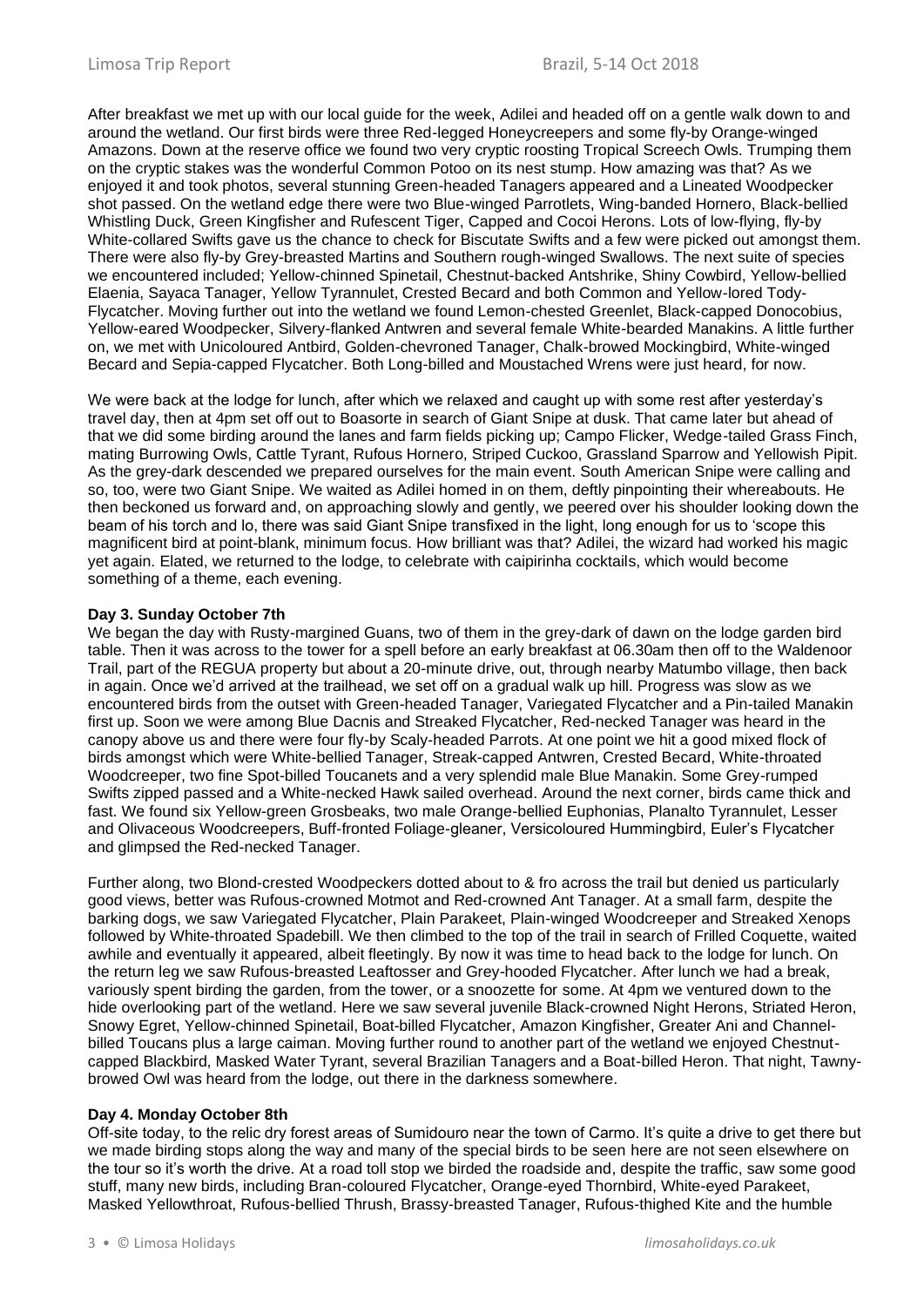House Sparrow. Also Yellow-browed Tyrant, Ruby-crowned Tanager, Spix's Spinetail and Glittering-bellied Emerald. At another roadside stop we had superb views of two pairs of Swallow Tanagers, Burnished-buff Tanager, Crested Black Tyrant, Half-collared Sparrow, Ultramarine Grosbeak, Scaled Woodcreeper, Browncrested Flycatcher, heard Red-legged Seriema and saw our one and only Bananaquit of the tour! Arriving at the gate to the track above Carmo town, Alcenir dropped us off and drove on and we set off to meet him later for lunch. We saw new birds immediately, the first of these was Grey Pileated Finch swiftly followed by one of our main target birds today, the rare and range-restricted Three-toed Jacamar, probably the most easily seen rarest bird in the world, they just popped up for us. We saw 10+ in all today. Birds came in quick succession; Crescent-chested Puffbird, Yellow-olive Flycatcher, Boat-billed, Short-crested and Streaked Flycatchers, Savanna Hawk and Blue-black Grassquit. Another key target was Serra Antwren, and we found a very obliging pair that showed well for us.

Moving slowly along, we found Brown-crested and Variegated Flycatchers, Southern Beardless Tyrannulet, Hangnest Tody-Tyrant, Golden-crowned Warbler, Rufous-fronted Thornbird, Sapphire-spangled Emerald, Greyeyed Greenlet, Yellow-bellied Elaenia, and Long-tailed Tyrant – all before lunch. We eventually found Alceni parked in a shady spot where we had lunch, during which we continued to see birds, including Rufous-headed Tanager, Yellow-eared Woodpecker, White-bearded Manakin, Sepia-capped Flycatcher, Variable Antshrike, Southern Antpipit, Black-goggled Tanager, Rufous-capped Spinetail and a trogon at last, Surucua Trogon.

After lunch, we back-peddled to Carmo town and took another road through more open country and did some stop-start birding from the minibus. Along here we saw Guira and Striped Cuckoos, Blue-winged Parrotlet Variegated Flycatcher, had great views of a Blackish Rail, several Green-barred Woodpeckers, White-rumped Monjita and Streamer-tailed Tyrant. Alcenir moved us along and at another stop we found four Firewoodgatherers, White-bellied Seedeater, a very obliging Ash-throated Crake, Wedge-tailed Grass Finch and Whiteeared Puffbird. Giant Cowbird and two Red-legged Seriemas were our last new birds of the day, before we made the long drive back to REGUA for our well-earned caipirinha sundowner – a great end to a great day.

#### **Day 5. Tuesday 9th October**

We made an early start today, with breakfast at 6am, in order to head for the coast, to the *restinga* scrub forest at Cabo Frio. We drove directly, no stops, save for comfort ones. On the outskirts of town we stopped at a somewhat foetid lagoon where we saw our first Kelp Gull, Cabot's Tern, Little Blue and Striated Herons and White-cheeked Pintail. In adjacent scrub were Purple-throated Euphonia, Common Waxbill and Chestnut-backed Antshrike and in the marsh were Brazilian Teal and Blue-and-white Swallows. At some roadside saltings we found Lesser Yellowlegs, Grey Plover, White-backed Stilt, Collared Plover, Willet and Sanderling and Magnificent Frigatebirds circled overhead. Alenci dropped us off at the trail head through the *restinga* and almost straightaway we saw a male Restinga Antwren, Short-crested Flycatcher and Palm Tanager. The soft, sandy trail made for quiet progress, helping us find Sooretama Slaty Antshrike, Tropical Parula, White-barred Piculet, Brazilian Tanager and Hangnest Tody-Tyrant. A fleeting glimpse of a raptor was intriguing, Grey-headed Kite we initially thought, and confirmed when it reappeared a while later, sailing right over our heads - marvellous. Two Short-tailed Hawks were seen here too, soaring with Black and Turkey Vultures.

Back at the roadside we found Tawny-crowned Pygmy-Tyrant. We then drove to a lunch spot at some saltings which held very little save for Little Blue Heron and White-cheeked Pintail. However by 'scoping around we found Greater Yellowlegs, Spotted Sandpiper, White-browed Blackbird, Guira Cuckoo, Burrowing Owl and that Whistling Heron, stalking bustard-like through the long grass. At the harbour in the distance we could see some Brown Boobies and Magnificent Frigatebirds. As we left, a juvenile Great Black Hawk sailed over, so too Rufousthighed Kite. Before heading for home we made one final stop at some saltings and found Semipalmated Plover, Lesser Yellowlegs, White-necked Stilt, Wing-banded Hornero and a Yellow-billed Tern which was new for us.

#### **Day 6. Wednesday 10th October**

Acting on a tip-off, we headed out early pre-breakfast down to the hide at the wetland in search of Boat-billed Heron. It was there just as we arrived, a juvenile bird giving good views, along with five Black-crowned Night Herons. It was curious too to watch Greater Anis eating mayflies or some such that were ensnared in a spider's web. After breakfast we headed across pastureland to the Green Trail. In the fields we saw Burrowing Owl, Forktailed Flycatchers and Saffron Finches. No sooner were we on the trail itself than birds came thick and fast. First was Grey-hooded Attila, Grey-fronted Dove and Ochre-bellied Flycatcher. Progressing slowly, at our next stop we found Eye-ringed Tody-Tyrant, that superb Black-cheeked Gnateater, Red-crowned Ant Tanager, a Reddish Hermit zipped passed and a Rufous-winged Antwren called from up in the canopy somewhere. We eventually relocated the Reddish Hermit, this time perched and enabling 'scoping. Next up was Greyish Mourner right above our heads, so too White-eyed Foliage-gleaner, Lesser Woodcreeper and Streaked Xenops. Two Sooty Grassquits showed briefly, we stopped to 'scope a frog and a Mantled Hawk sailed overhead.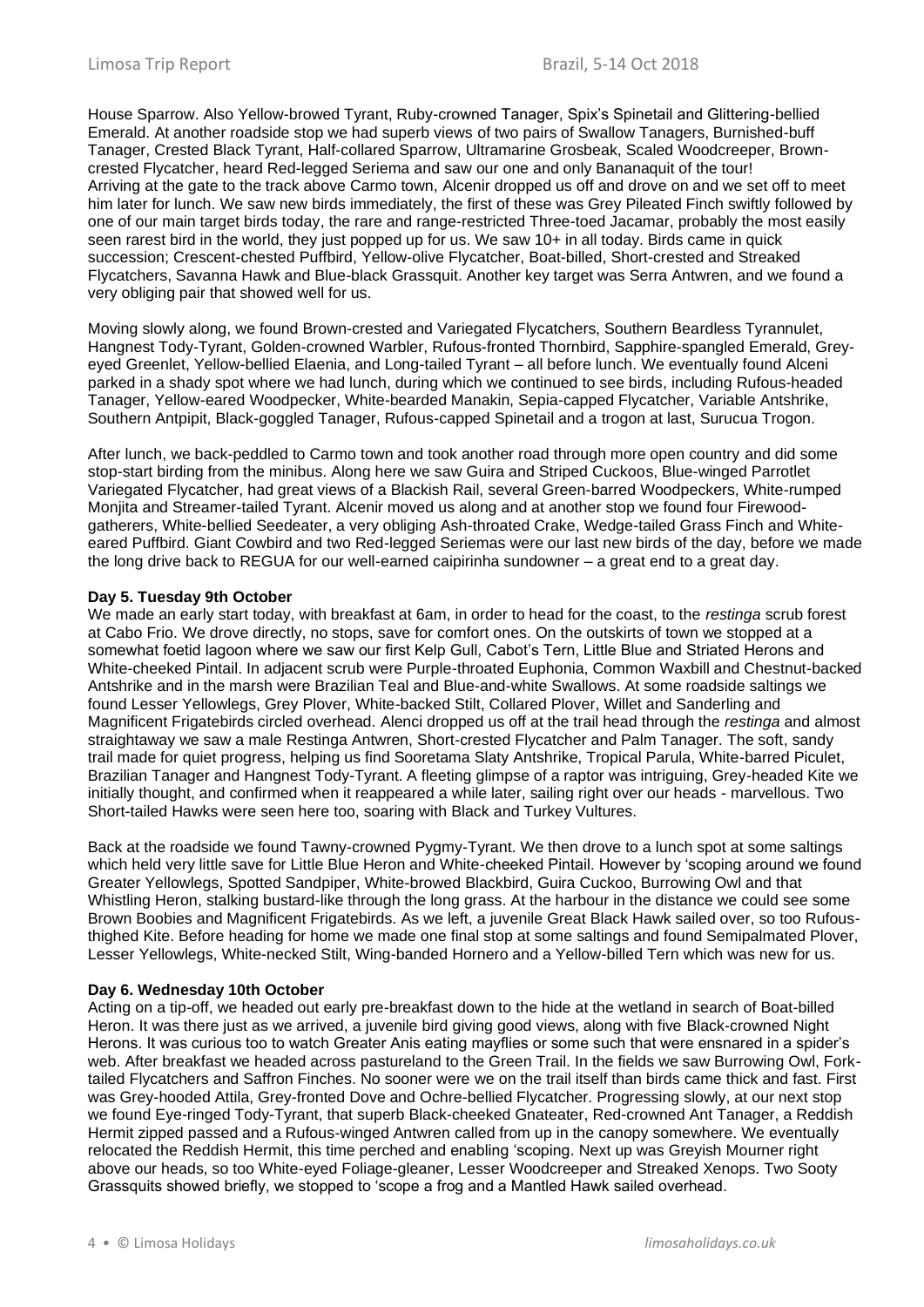Further along the trail we saw a wonderful Scaled Antbird, Black-capped Foliage-gleaner, Grey-hooded Flycatcher, Blue Manakin and had fabulous views of two Yellow-throated Woodpeckers. Up in the canopy were a mixed flock of antbirds, including Spot-breasted and Plain Antvireos and Silvery-flanked and Unicoloured Antwrens. After Olivaceous Woodcreeper and Yellow-eared Woodpecker it was time to head back for lunch. Crossing the pasture we saw Capped and Whistling Herons. Stopping to photograph a spectacular tree festooned in dripping lichens, we happened to be at the point along the road of REGUA's newest bird - Great Horned Owl. A quick hoot from the tape and out it popped, showed well for 'scoping then disappeared back into the forest depths.

After lunch we were treated to a spectacular sound and light show, a terrific thunderstorm with ground-shaking rumbles and explosive bolts of fork lightning. It threw it down with rain and was great to experience - from the safety and comfort of the lodge. By 4pm the worst of it had passed and we ventured out, down to the wetland with just enough time to find two superb adult Boat-billed Herons, a few Fork-tailed Flycatchers, Rufescent Tiger Heron and a couple of Rufous-tailed Jacamars, before the rain came on again and we beat a hasty retreat, back at 5pm for caip-time at 6.

#### **Day 7. Thursday 11th October**

Today we headed off-site, to Macae de Cima, for the chance to seek some species of higher elevation forest, conveniently accessed by a hill track. Leaving the tarmac road, Alcenir drove the minibus up the dirt road as far as he could, stopping at intervals for us to get out and look for key species, most often heard and tee-ed up for us by Adilei, ahead of us in the 4x4. At one spot we saw Bare-throated Bellbird, a female Pin-tailed Manakin, Spot-billed Toucanet, Mottle-cheeked Tyrannulet, Crested Oropendola, White-throated Hummingbird and, best of the bunch here, a stunning and so aptly-named Green-crowned Plovercrest. Progressing higher, a Slatybreasted Wood Rail was seen up ahead of the minibus. Arriving at the point beyond which the minibus couldn't go, we swapped to the 4x4 and began the tortuous drive up. It had been raining a lot and it was wet and the steep track was muddy; even in the 4x4 we didn't dare stop and risk losing traction so we headed directly to the top, stopping just the once on a level section to look at Cliff Flycatcher and Shear-tailed Grey Tyrant. Reaching the top, at the late David Miller's deserted cottage, we were lucky and the rain soon stopped and gave us almost two hours of rain-free birding in which we saw much, if not all, that we hoped for. We had brought with us our own sugar solution to charge the feeders and in a matter of minutes hummers began to arrive; Violet-capped Woodnymph, Brazilian Ruby, Black Jacobin, White-throated Hummingbird and Green-crowned Plovercrest. We very soon picked up Black-and-gold Cotinga, first a distant dull-green female but then a fine, resplendent male, close and giving us it's ringing, tuning fork-like song, bizarrely lifting a leg each time it sang! Here, too, we found Yellow-legged Thrush, Azure-shouldered Tanager, Pallid Spinetail, two lovely Hooded Berryeaters and Whiterimmed and Golden-crowned Warblers, while Rufous-tailed Antthrush called from deep cover.

We lunched here whilst continuing to bird, seeing Blue-billed Black Tyrant, Planalto Woodcreeper, Pale-browed Treehunter, an unexpected Sharpbill and some fly-by Sooty Swifts. The rain was back on now and quite heavy, so our plan to walk down the mountain track was thwarted. So driving down, we dropped out of the rain and resumed birding on the road. At an amazing stop, from just one spot we saw Rufous-browed Peppershrike, Grey-eyed Greenlet, Rufous-capped Antshrike, Swainson's Flycatcher, Creamy-bellied Thrush, Planalto Tyrannulet, Glittering-bellied Emerald, Fawn-breasted Tanager, Highland Elaenia, Spix's Spinetail, Whitecrested Tyrannulet, Yellow-olive Flycatcher, Ochre-faced Tody-Flycatcher and Cinnamon Tanager, all of which were new for us! Plus some other regular stuff too. Variegated Antpitta haunted us, calling from deep in the forest.

#### **Day 8. Friday 12th October**

We were off-site again today this time heading to Pico da Caledonia, another chance to readily gain access to higher elevation forest. *En route* we stopped at a roadside banana stall where we saw Surucua Trogon and Golden-chevroned, Green-headed and Ruby-crowned Tanagers. We passed through Nova Friburgo aka *Knickerville* for reasons that were very obvious, but resisted the temptation to make even a brief stop - brief stop, get it? Arriving at Pico da Caledonia we swapped to the 4x4 and headed part-way up the mountain. The highest elevations were in thick cloud so we contented ourselves by going around the back of the mountain along the Sao Bernardo trail. Our first stop was for what must surely be one of, if not **the** Bird of the Trip, the exquisite Swallow-tailed Cotinga, but just one amongst so many candidate BoTs this week. We saw a nest-building pair here and 'scoped them at our leisure, they're far too good to rush. And while enjoying them, here too we saw Rusty-margined Flycatcher, Hooded Siskin, Yellow-legged Thrush, Planalto Woodcreeper, Olivaceous Elaenia and Ruby-crowned Tanager. Eventually, we tore ourselves away from the cotingas and began our walk along the trail. We'd not got far before a cracking White-shouldered Fire-eye stopped us in our tracks. What a bird! As we enjoyed this, from the same spot we picked out Olivaceous and Scaled Woodcreepers, Rufous-crowned Greenlet, Planalto Tyrannulet, Buff-browed Foliage-gleaner and Brassy-breasted Tanager.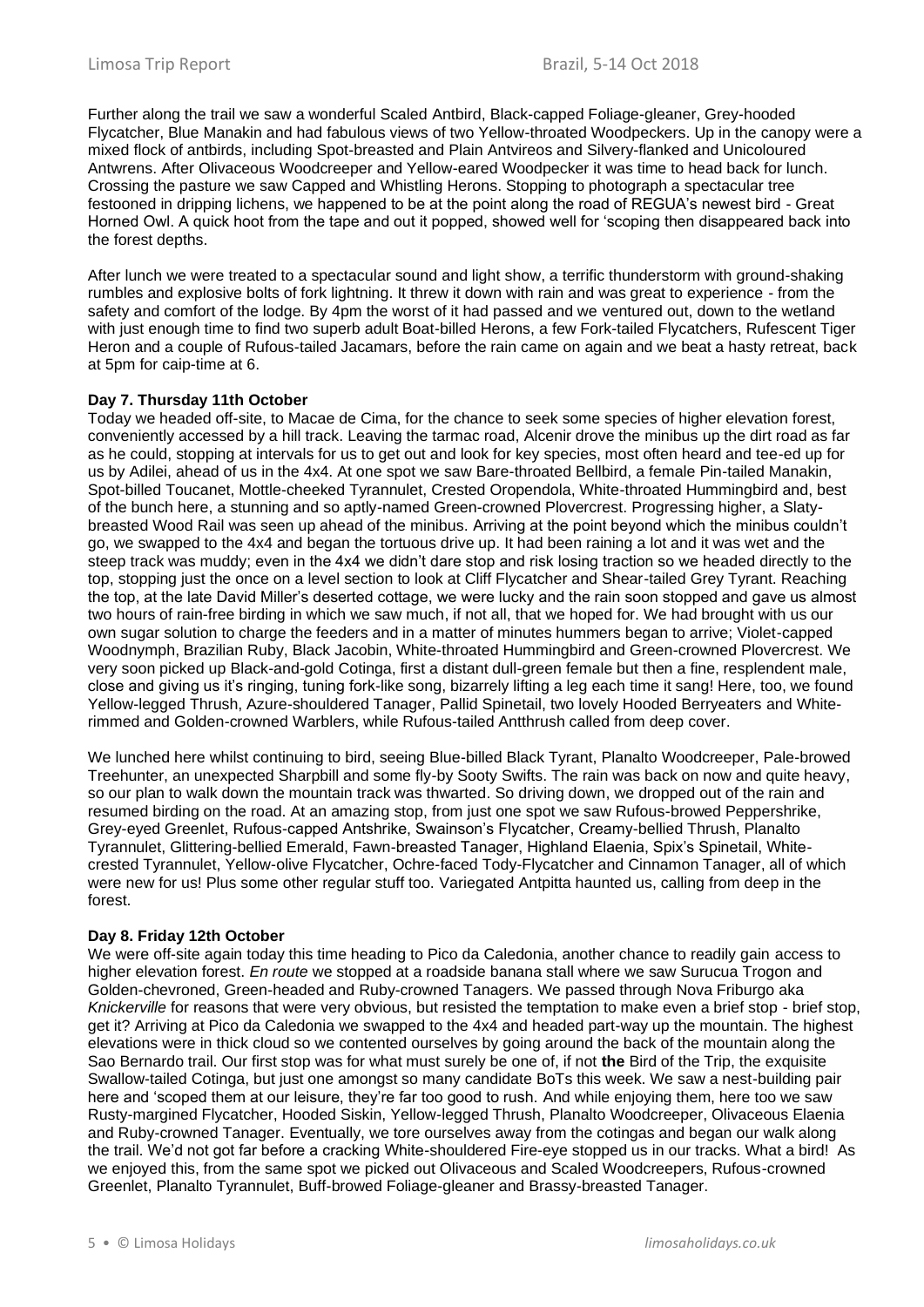At another spot further along, birds came thick and fast, including Serra do Mar Tyrant-Manakin, Pallid Spinetail, Bran-coloured Flycatcher and Rufous-headed Tanager. A Bare-throated Bellbird gave its loud metallic, anvilstriking *bok* call from above us somewhere, then eventually popped into view, its *Daz*-white plumage standing out across the forest green mountainside. Buff-fronted Foliage-gleaner and Campo Flicker were next, followed by lunch, taken as the cloud descended and the drizzle swept in and we couldn't continue birding. The cloud billowed out again and the drizzle eased so we pressed on and were soon back amongst birds. Not least of these was a fine male Black-and-gold Cotinga, plus Scaled Woodcreeper, White-winged Becard and Duskytailed Antbird. A Grey-fronted Dove flushed ahead of us as we struggled for good views of a skulking Greybellied Spinetail whilst Variegated Antpitta called from the forest depths and so too Mouse-coloured Tapaculo from trailside tangles, very close, but could we see it?

A little further on and we came across two more Swallow-tailed Cotingas, obligingly sat posing for photographs and video. Streaked Flycatcher was seen here too, so too Variable Antshrike and Dusky-legged Guan. We 'scoped a millipede, which was novel. Luan, our trusty 4x4 driver had kindly followed us at a discreet distance and when hailed forward, took us back to the trailhead for final views of Swallow-tailed Cotingas before heading back down the mountain to rendezvous with driver Alcenir and head back to REGUA. We saw a White-tipped Dove and two more Dusky-legged Guans just as we set off. Once again we paused briefly at the roadside banana stall and this time saw Chestnut-bellied Euphonia, Green-headed Tanagers and Maroon-bellied Parakeets.

#### **Day 9. Saturday 13th October**

For one last opportunity, at 6am we gathered on the tower, to marvel at the jaw-dropping view across to the razor-ridge of the Serra dos Orgaos mountains, cloaked in rainforest, which for the first time this week were bathed in sunshine. The birds by now were regulars, including Blue Dacnis, Great Kiskadees, Sociable Flycatchers, Pale-vented Pigeons, Yellow-headed Caracaras, Muscovy Ducks etc… After breakfast we set off with Adilei to nearby Boasorte, the Giant Snipe site, but not for the snipe this time, that's a dusk thing, but to drive around the local fields and farmland for a few hours ahead of lunch and preparing for our afternoon departure. It was hot and, though we'd bemoaned the cooler, rainy conditions of the previous two days, with hindsight I think we were now grateful for it, in preference to the heat. Bird activity was good, though; across the snipe field we picked out Striped Cuckoo, White-chinned Sapphire, had great views of Ash-throated Crake, Campo Flicker and White-bellied Seedeater whilst overlooked by Burrowing Owls. A few South American Snipe flew into a damp muddy patch and cryptically disappeared immediately. They were a challenge to relocate in the 'scope but we eventually did and had fine views of them.

Further round we had our best views yet of circling Savanna and Roadside Hawks, plus Grey Pileated Finch, a Ferruginous Pygmy Owl, Yellow-backed Tanagers and a Rufous-tailed Jacamar. Moving further around this circuit we stopped to try for Long-billed Wren and as soon as Adilei mimicked Ferruginous Pygmy Owl, lo, it came in to give us very close views, along with Lemon-chested Greenlet, Violaceous Euphonia, Short-crested and Boat-billed Flycatchers and Yellow-lored Tody-Flycatcher. The wren was new for us, only heard previously. We also saw only our second Lesser Yellow-headed Vulture of the week. In the same spot we heard a White Woodpecker somewhere close by and eventually located not one but four of these beauties, another new bird for us. This was shortly followed by another new bird, a nesting pair of Red-cowled Cardinals at Matumbo village.

With the heat now well up, we headed back to the lodge for lunch, to pack, relax and enjoy our last few hours at the lodge. At 3.30pm the ever-smiling Alcenir arrived to whisk us off back to Rio and we were there in good time, saw lots of Magnificent Frigatebirds along the way and seeing the statue of *Christ the Redeemer* way off in the distance. Our flight was a little delayed leaving Rio, apparently because of a cracked cockpit window that had to be replaced before take-off!

#### **Day 10. Sunday 14th October**

We made up a bit of flight-time and arrived back in Blighty mid-afternoon, said our fond farewells and went our separate ways. I'd like to thank you all for coming along and sharing the REGUA experience and the fantastic birding that is the Atlantic Rainforest.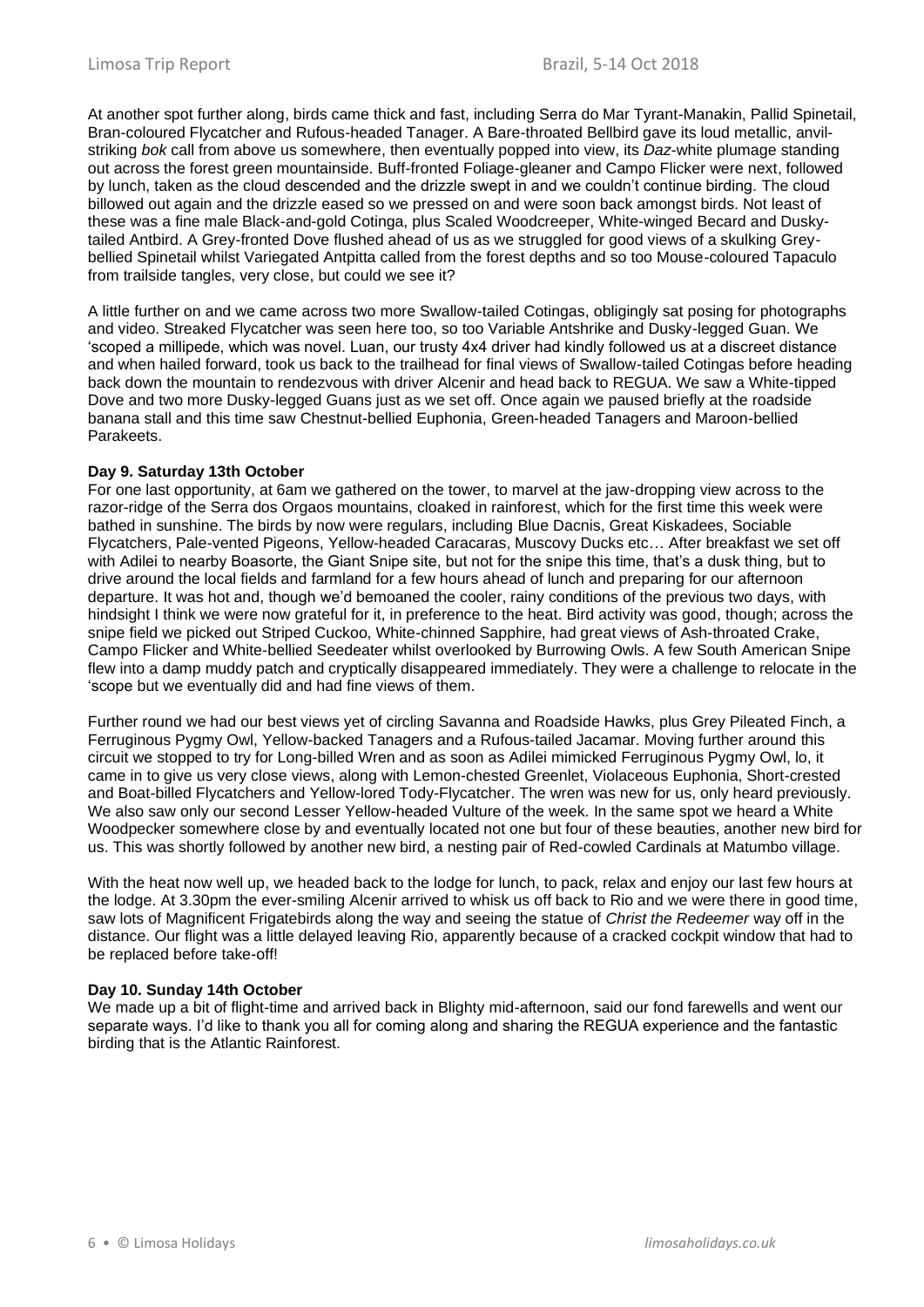### **ANNOTATED LIST OF BIRDS RECORDED**

*(Total of 298 species recorded by the group.* **En** *= Brazilian endemic)*

| <b>Key to places</b><br>R - REGUA Lodge<br><b>RW-REGUA Wetlands</b><br>Boasorte (Giant Snipe site)<br>MdC - Macae de Cima<br>GT - Green Trail<br>Sum - Sumidouro/Carmo<br>PdC - Pica do Caledonia<br>WT - Waldenoor Trail                       |
|-------------------------------------------------------------------------------------------------------------------------------------------------------------------------------------------------------------------------------------------------|
| CF - Cabo Frio                                                                                                                                                                                                                                  |
| <b>Brown Tinamou Crypturellus obsoletus</b><br>One heard at PdC, 12/10,<br>Black-bellied Whistling-duck Dendrocygna autumnalis                                                                                                                  |
| 4-5-10 seen on our visits to RW throughout the week.<br>Muscovy Duck Cairina moschata<br>Seen on five dates, as fly-bys down at RW or from the lodge tower.                                                                                     |
| Brazilian Teal Amazonetta brasiliensis<br>Scarce, a pair seen on three dates; a pair in the Giant Snipe field at Boasorte on 6/10, a pair in a roadside<br>damp field at Sum on 8/10 and then two at that foetid lagoon on arrival at CF, 9/10. |
| White-cheeked Pintail Anas bahamensis<br>30+ at Cabo Frio (CF) on 9/10.<br>Rusty-margined Guan Penelope supercillaris                                                                                                                           |
| Two seen twice daily in the early morning and again in the evening, REGUA lodge gardens.<br>Dusky-legged Guan Penelope obscura                                                                                                                  |
| One at MdC on 11/10 and four at PdC on 12/10; two along the Sao Bernardo trail and then two as we drove<br>away from PdC.<br>Rufescent Tiger Heron Tigrisoma lineatum                                                                           |
| One seen on visits to RW, 6/10, 7/10 and 10/10.<br>Boat-billed Heron Cochlearius cochlearius<br>One of many BoT (Bird of Trip) candidates surely? On 10/10, a juvenile from the hide then fabulous views of                                     |
| an adult pair, RW and one there on 13/10 too.<br>Black-crowned Night Heron Nycticorax nycticorax<br>Seen on three dates. Up to six adults and 4-5 juveniles seen on hide/RW visits, 6-7/10 and 10/10.                                           |
| <b>Striated Heron</b> Butorides striata<br>1-2 seen RW on five dates, 6-10/10.<br><b>Western Cattle Egret Bubulcus ibis</b>                                                                                                                     |
| Common, seen daily at RW and as drive-by birds everywhere. The RW evening roost is more dispersed than<br>in previous years, so less easy to appreciate the total number, but apparently 2000+ roost in total.                                  |
| Cocoi Heron Ardea cocoi<br>Just one seen at RW on 6/10.<br>Great Egret Ardea alba                                                                                                                                                               |
| 4-5 seen RW on 06/10 and then1-2 drive-by birds seen during the week en route to other sites.<br>Capped Heron Pilherodius pileatus<br>Just seen on two dates at RW; two on 06/10 and one 10/10.                                                 |
| Whistling Heron Syrigma sibilatrix<br>Singles seen on four dates, the best being that one we watched stalking bustard-like through rough grassland,<br>during our lunch stop at CF on 9/10.                                                     |
| Little Blue Heron Egretta caerulea<br>Just one, at the foetid lagoon, CF on 9/10.<br>Snowy Egret Egretta thula                                                                                                                                  |
| Several with Western Cattle Egrets at RW on three dates.<br>Magnificent Frigatebird Fregata magnificens<br>Many seen at CF on 9/10, above the town and over the harbour during lunch. Many more seen as we arrived                              |
| back in Rio, 13/10.<br>Brown Booby Sula leucogaster<br>6+ near our lunch spot at CF, 9/10.                                                                                                                                                      |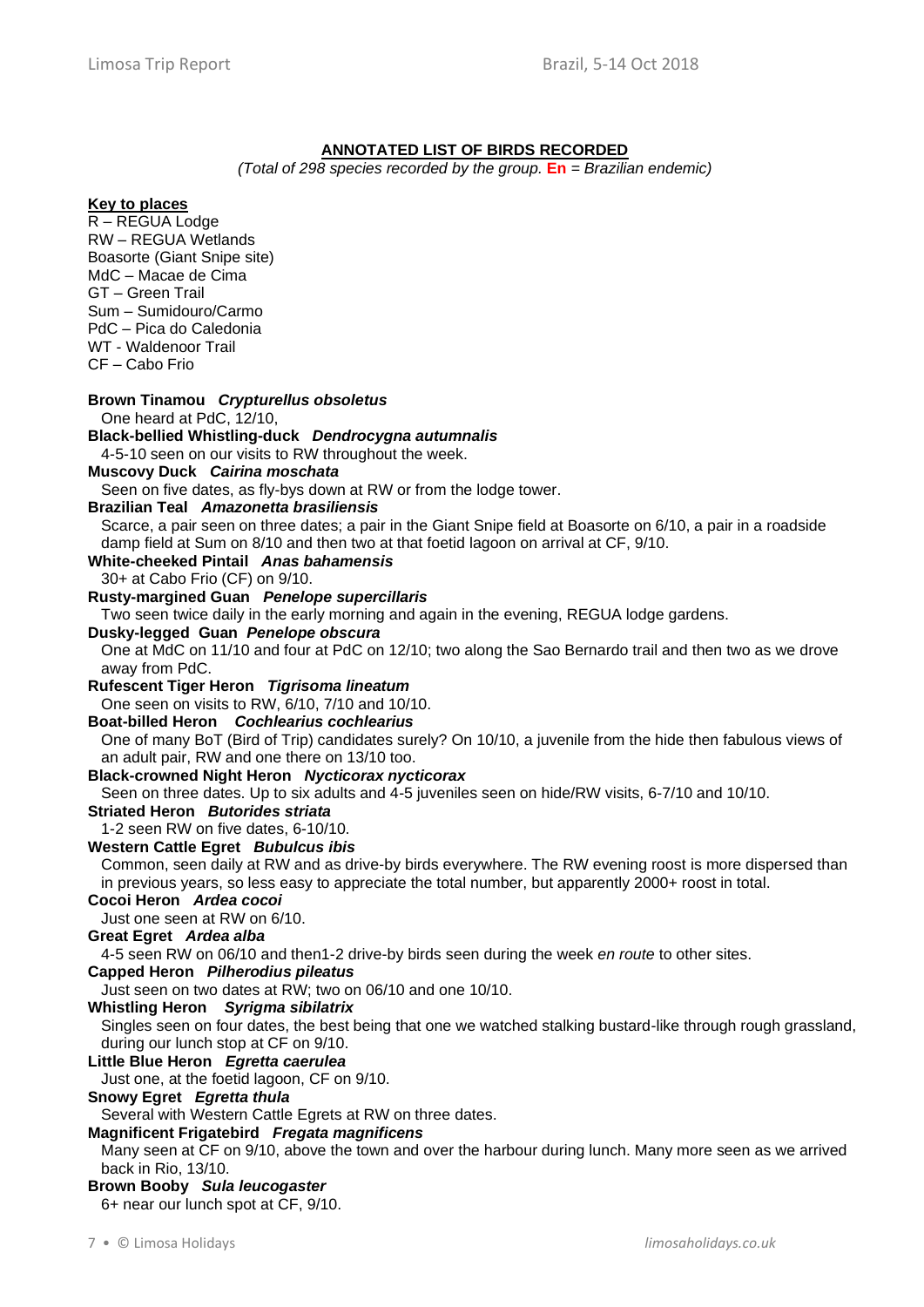**Neotropic Cormorant** *Phalacrocorax brasilianus* 1-2 seen at RW on 6/10 and 13/10. A few seen at CF on 9/10. **Anhinga** *Anhinga anhinga* 2-3 seen on three dates at RW / from R lodge tower. **Turkey Vulture** *Cathartes aura* Low numbers seen daily at R and wherever we went off-site. **Lesser Yellow-headed Vulture** *Cathartes burrovianus* We struggled, but saw one eventually near REGUA as we returned from PdC on 12/10 and then one in the Boasorte area on our last morning, 13/10. **Black Vulture** *Coragyps atratus* Ubiquitous, seen daily. **Grey-headed Kite** *Leptodon cayanensis* One, resting scrub, CF on 9/10. **Swallow-tailed Kite** *Elanoides forficatus* One, on the way back from Pdc, 12/10. **Black-and-white Hawk-Eagle** *Spizastur melanoleucus* One seen from R lodge tower on our first morning, 6/10. **Rufous-thighed Kite** *Harpagus dioden* Seen on three dates; at R on 6/10, at Sum on 8/10 and at CF on 9/10. **Savanna Hawk** *Buteogallus meridionalis* Seen on five dates, at R and as a drive-by bird on excursion days. **White-necked Hawk En.** *Buteogallus lacernulatus* One, WT on 7/10. **Great Black Hawk** *Buteogallus urubitinga* One seen from the R lodge tower, 6/10. **Roadside Hawk** *Buteo magnirostris* One seen on five dates, various locations, on and off site. **Mantled Hawk** *Pseudastar polionotus* One, GT on 10/10. **Short-tailed Hawk** *Buteo brachyurus* Three, CF on 9/10. **Red-legged Seriema** *Cariama cristata* Two, Sum on 8/10. **Slaty-breasted Wood Rail** *Aramides saracura* Heard each evening and early morning all week at R, and two seen at MdC, 11/10. **Ash-throated Crake** *Porzana albicolis* Heard at Boasorte when Giant Sniping on 6/10, superb views of one enticed to show itself at Sum on 08/10 and one at Boasorte on 13/10. **Blackish Rail** *Pardirallus nigricans* One, seen very well in that horse field at Sum on 8/10. **Purple Gallinule** *Porphyrio martinica* 1-2 seen at RW each time we visited. **Common Gallinule** *Gallinula galeata* Many, RW all week. **Limpkin** *Aramus guarauna* Just one, a fly-by seen briefly, RW on 6/10. **White-backed Stilt** *Himantopus melanurus* 10+ on the coast at CF, 9/10. **Southern Lapwing** *Vanellus chilensis* Seen daily, RW and in any open fields / roadsides. **Grey Plover** *Pluvialis squatarola* Two, at roadside saltmarsh/mud flats at CF, 9/10. **Semipalmated Plover** *Charadrius semipalmatus* Five, as above, CF, 9/10. **Collared Plover** *Charadrius collaris* One, as above, CF, 10/10. **Wattled Jacana** *Jacana jacana* Several, at RW all week, other roadside/ditch birds seen *en route* to other sites. **Sanderling** *Calidris alba* One, roadside saltings, CF on 9/10. **Giant Snipe** *Gallinago undulata* One, expertly found for us by Adulei, others heard, at Boasorte on 6/10.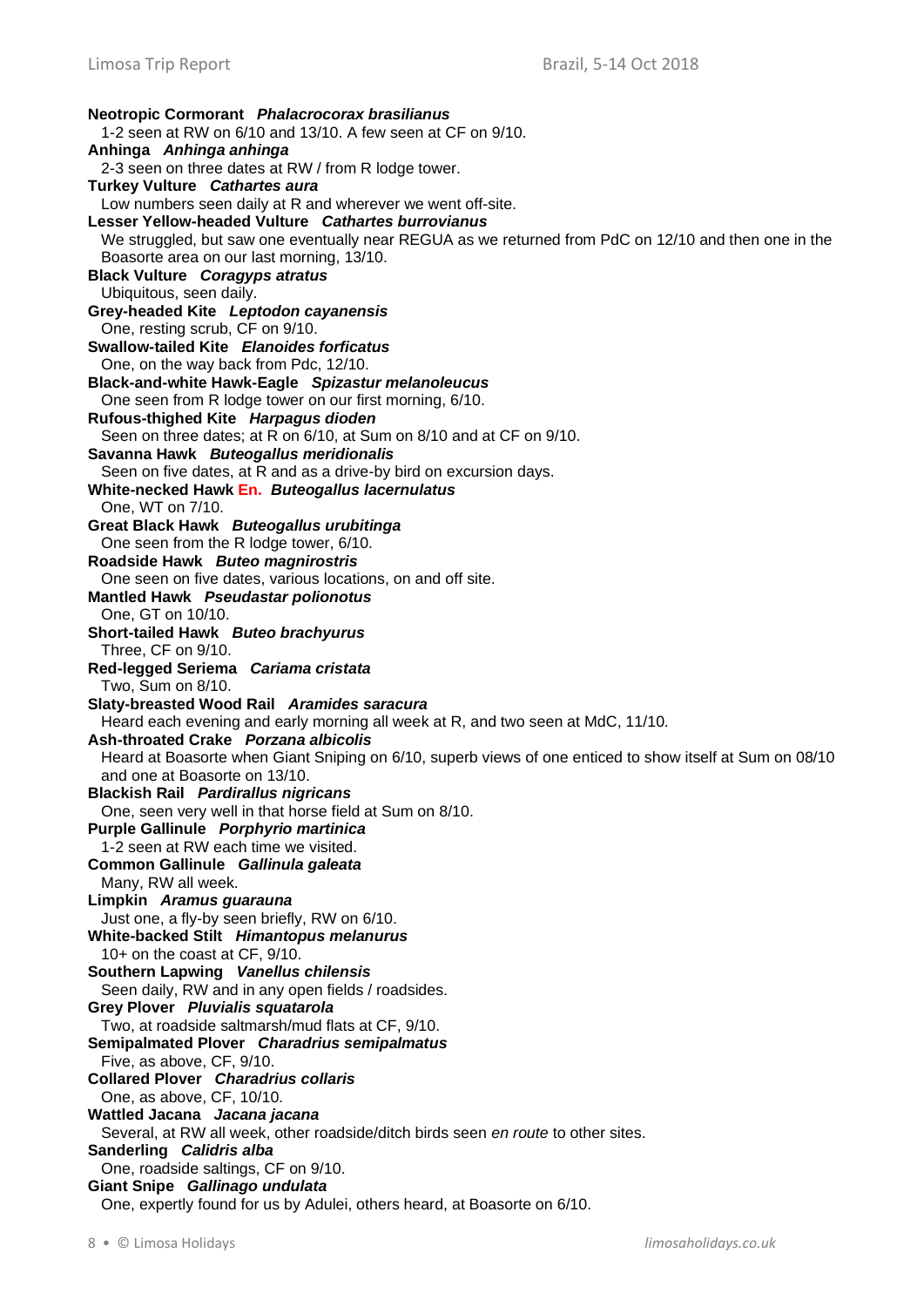**South American Snipe** *Gallinago paraguaiae* 1-2 heard and glimpsed at dusk while Giant Sniping at Boarorte on 6/10 and then 2-3 seen there on our last morning, 13/10. **Spotted Sandpiper** *Actitis macularius* Two, at our lunch stop, CF on 9/10. **Lesser Yellowlegs** *Tringa flavipes* Many, roadside saltings and mud flats, CF, 9/10. **Willet** *Tringa semipalmata* One, saltings at CF on 9/10. **Greater Yellowlegs** *Tringa melanoleuca* One, at our lunch stop, CF on 910. **Kelp Gull** *Larus dominicanus* Several, CF on 910. **Cabot's Tern** *Thalasseus acuflavidus* Five, at the foetid lagoon, CF, 9/10. **Yellow-billed Tern** *Sternula superciliaris* One, roadside saltings, CF, 9/10. **Feral Rock Dove** *Columba livia* A few seen *en route* through towns. **Picazuro Pigeon** *Patagioenas picazuro* Common, fly-by birds throughout the week. **Pale-vented Pigeon** *Patagioenas cayennensis* 1-2 fly-bys from R tower, 6/10 and 13/10. **Plumbeous Pigeon** *Patagioenas plumbea* One seen others heard, MdC on 11/10. **Ruddy Ground Dove** *Columbina talpacoti* Common and widespread, seen on each off-site day. **White-tipped Dove** *Leptotila verreauxi* Heard all week, and then one seen at PdC on 12/10. **Grey-fronted Dove** *Leptotila rufaxilla* One on GT, 10/10 and one at PdC on 12/10. **Guira Cuckoo** *Guira guira* Seen on four dates, at/near R but as drive-by birds too on excursions. **Greater Ani** *Crotophaga major* Small groups on all visits to RW. **Smooth-billed Ani** *Crotophaga ani* Seen daily, at various places visited throughout the week. **Striped Cuckoo** *Tapera naevia* One at Boasorte on 6/10, one at Sum on 8/10 and one again at Boasorte, 13/10. **Squirrel Cuckoo** *Piaya cayana* Seen on seven dates, at R and on off-site visits to Sum 8/10, MdC 11/10 and Pdc on 12/10. **Tropical Screech Owl** *Megascops choliba* Two snuggled up together down by the office at R, 6/10. **Great Horned Owl** *Bubo virginianus* REGUA's latest new bird. One seen on the road out to GT on 10/10. **Tawny-browed Owl** *Pulsatrix koeniswaldiana* Heard only, at the lodge on three nights. **Ferruginous Pygmy Owl** *Glaucidium brasilianum* Heard every night/early morning from our rooms at the lodge. One seen from the lunch table, perched above the lodge pool 6/10. One seen briefly at Boasorte, 13/10. **Burrowing Owl** *Athene cunicularia* A pair mating, Boasorte on 6/10, one on the drive out to GT on 10/10 and three at Boasorte on 13/10. **Common Potoo** *Nyctibius griseus* One atop its stump nest, RW on 6/10. **Pauraque** *Nyctidromus albicollis* One see fleetingly as we returned from Giant Sniping, 6/10 and one heard from R lodge that night too. **Sooty Swift** *Cypseloides rothschildi* 6+ MdC on 11/10. **White-collared Swift** *Streptoprocne zonaris* Some seen most days from R lodge, best though were lots down at the wetland on 6/10, giving low fly past chances to pick out…. **Biscutate Swift**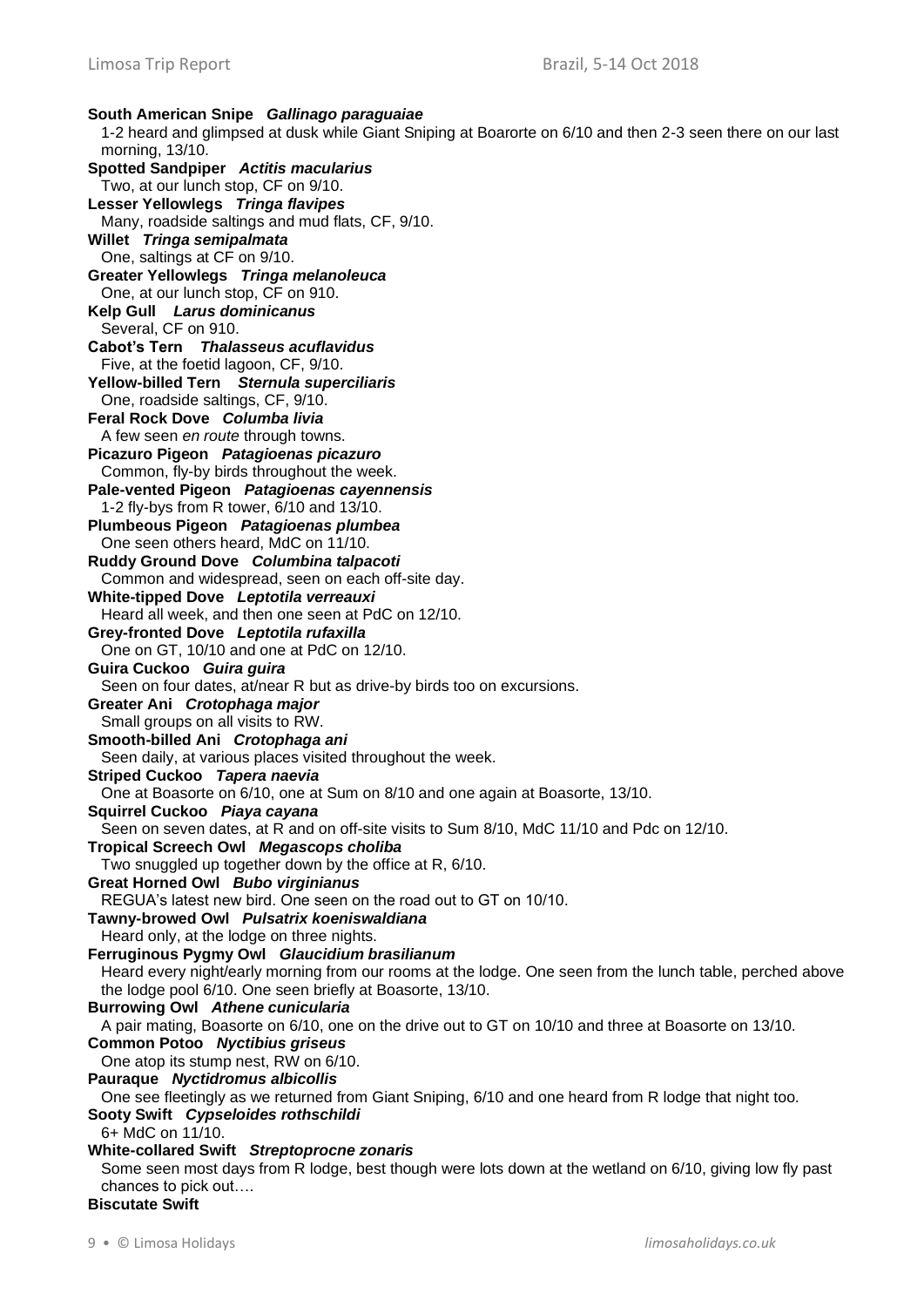….one or two, amongst the White-collared Swifts, 06/10.

**Grey-rumped Swift** *Chaetura cinereiventris* A few seen from R lodge, 7/10. **Saw-billed Hermit** *Ramphodon naevius* **En.** One, near the (barking dogs) small-holing along WT on 7/10. **Reddish Hermit** *Phaethornis ruber* One, 'scoped perched on GT, 10/10. **Swallow-tailed Hummingbird** *Eupetomena macroura* Seen daily, at R lodge feeders, always spoiling for a fight with other hummers. **Black Jacobin** *Melanotrochilus fuscus* Seen daily at the R lodge feeders. **Green-crowned Plovercrest** *Stephanoxis lalandi* On 11/10, one seen on the road up to MdC and then two at the feeders at David Miller's house. **Frilled Coquette** *Lophornis magnificus* We had to wait, but eventually one turned up at the top of the WT, 7/10. **Glittering-bellied Emerald** *Chlorostilbon lucidus* 2-3 seen at MdC on 11/10 and at PdC on 12/10. **Violet-capped Woodnymph** *Thalurania glaucopis* One, R lodge feeders on 6/10, 8/10 and 10/10. Others at MdC on 11/10 and PdC on 12/10. **White-chinned Sapphire** *Hylocharis cyanus* Two seen as we walked around RW, 6/10 and one Boasorte, 13/10. **White-throated Hummingbird** *Leucochloris albicollis* Seen at MdC on 11/10 and at PdC on 12/10. **Versicoloured Emerald** *Amazilia versicolor* One, WT on 7/10. **Glittering-throated Emerald** *Amazalia fimbriata* Seen on three dates at R lodge garden. **Sapphire-spangled Emerald** *Amazilia lactea* One, Sum on 8/10. **Brazilian Ruby** *Clytolaema rubricauda* **En.** On feeders at MdC, 11/10. **Surucua Trogon** *Trogon surrucura* A pair, Sum 8/10 and a pair at MdC on 11/10 and one at the roadside banana stall, 12/10. **Green Kingfisher** *Chloroceryle Americana* Seen twice, RE on 7/10 and 10/10. **Amazon Kingfisher** *Chloroceryle amazona* Seen thrice, RW on 6/10, 7/10 and 10/10. **Ringed Kingfisher** *Ceryle torquatus* Seen twice, RW 6/10 and 10/10. **Rufous-capped Motmot** *Baryphthengus ruficapillus* Heard all week, at night / dawn from our lodge rooms. One seen WT on 7/10. **Three-toed Jacamar** *Jacamaralcyon tridactyla* **En.** 10+ of these rare, threatened and restricted-range birds, at Sum, 8/10. **Rufous-tailed Jacamar** *Galbula ruficauda* One from the R lodge tower and another on our walk around RW on 6/10, two on GT on 10/10 and one Boasorte, 13/10. **White-eared Puffbird** *Nystalus chacuru* Two, Sum, 8/10. **Crescent-chested Puffbird** *Malacoptila striata* Two, along the trail at Sum, on 8/10. **Spot-billed Toucanet** *Selenidera maculirostris* Two, WT on 7/10. Heard along GT on 10/10. **Channel-billed Toucan** *Ramphastos vitellinus* Heard, daily from the R lodge garden/tower. Two seen very well at the hide 7/10. **White-barred Piculet** *Picumnus cirratus* Two, RW on 6/10, and one in Restinga scrub, CF on 9/10. **White Woodpecker** *Melanerpes candidus* Four at Boasorte on our last morning 13/10. **Yellow-eared Woodpecker** *Veniliornis maculifrons* **En.** One, RW on 6/10, one Sum, 8/10 and one on GT on 10/10. **Yellow-throated Woodpecker** *Piculus flavigula*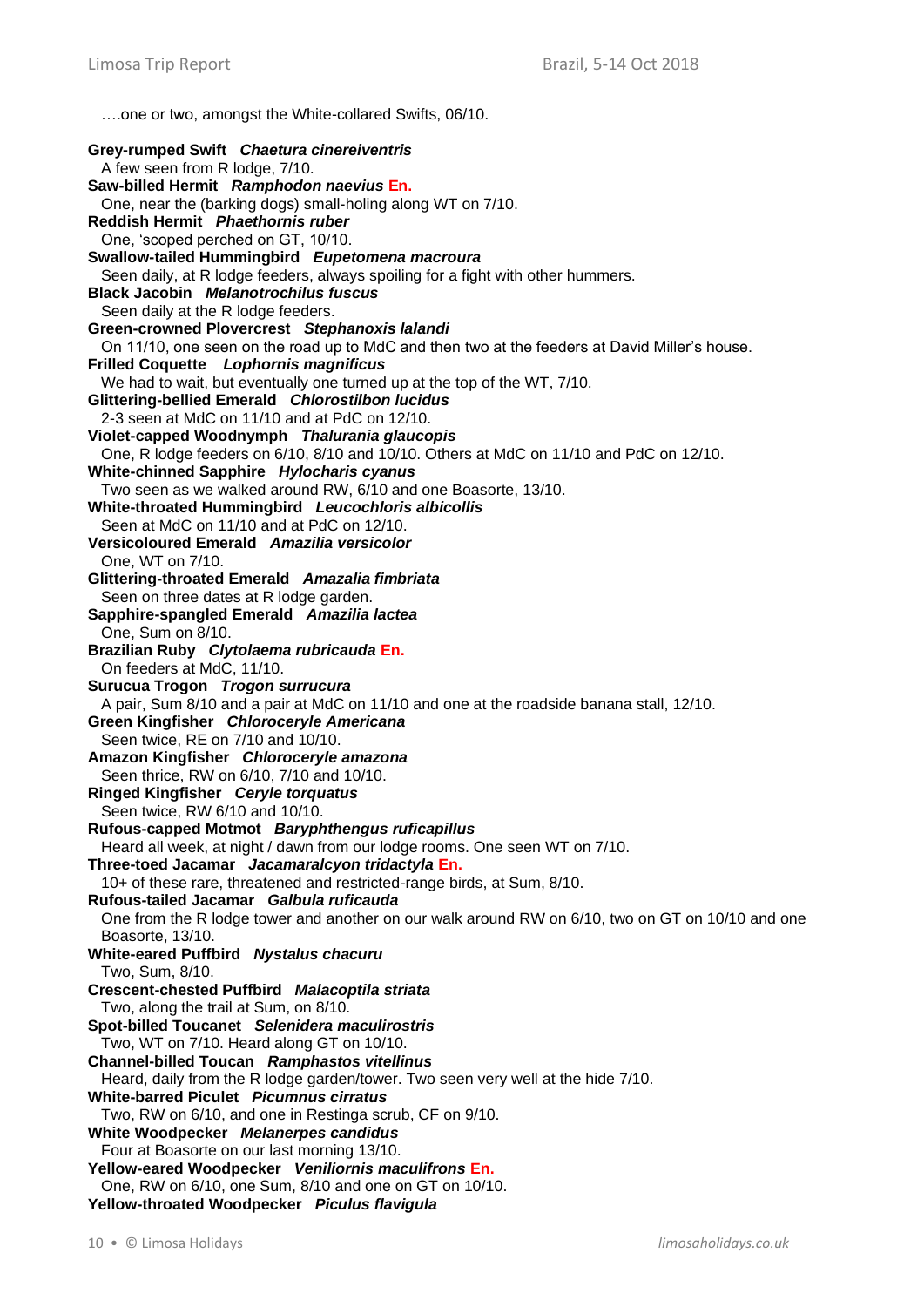Great views of two along GT on 10/10.

**Green-barred Woodpecker** *Colaptes melanochloros* Three, Sum on 8/10. **Campo Flicker** *Colaptes campestris* One, Boasorte on 6/10 and again 13/10. Also one on the drive down from MdC on 11/10 and one along Sao Bernardo trail at PdC on 12/10. **Blond-crested Woodpecker** *Celeus flavescens* One in R lodge garden6/10, one along WT on 7/10 and one GT on 10/10. **Lineated Woodpecker** *Dryocopus lineatus* One, RW on 6/10. **Southern Crested Caracara** *Caracara plancus* Seen on five dates, at R and elsewhere as drive-by birds off-site on excursions. **Yellow-headed Caracara** *Milvago chimachima* Common all week, many seen everywhere we went**. Plain Parakeet** *Brotogeris tirica* **En.** Several, WT on 7/10. **Scaly-headed Parrot** *Pionus maximiliani* Three from R lodge tower on 6/10 and four WT on 7/10. **Orange-winged Amazon** *Amazona amazonica* Four, RW 6/10. **Blue-winged Parrotlet** *Forpus x anthopterygius* Two, seen on our walk around RW on 6/10 and two at Sum on 8/10. **Maroon-bellied Parakeet** *Pyrrhura frontalis* 6+ at R on 6/10. Others at MdC on 11/10 and at PdC on 12/10. **White-eyed Parakeet** *Aratinga leucophthalma* Two, RW on 6/10, five at the road toll stop *en route* to Sum on 8/10 and then four at PdC on 12/10. **Band-tailed Hornero** *Furnarius figulus* Seen on five dates, RW and *en route* on off-site visits. **Rufous Hornero** *Furnarius rufus* As above. **Rufous-capped Spinetail** *Synallaxis ruficapilla* Two, along track at Sum, 8/10. **Grey-bellied Spinetail** *Synallaxis cinerascens* One, PdC on 12/10. **Spix's Spinetail** *Synallaxis spixi* Two, as we lunched, along track at Sum, 8/10. **Pallid Spinetail** *Cranioleuca pallida* **En.** Two at MdC on 11/10 and one PdC, 12/10. **Yellow-chinned Spinetail** *Certhiaxis cinnamomea* Several seen on each of our visits to RW. Also seen at the foetid lagoon at CF on 9/10. **Rufous-fronted Thornbird** *Phacellodomus rufifrons* Two, along the track at Sum, 8/10. **Orange-eyed Thornbird** *Phacellodomus erythrophthalmus* Two, at the road toll stop *en route* to Sum, 8/10. **Firewood Gatherer** *Anumbius annumbi* Four, Sum on 8/10. **Black-capped Foliage-gleaner** *Philydor atricapillus* Just one, along GT on 10/10. **Buff-fronted Foliage-gleaner** *Philydor rufum* One, along WT on 7/10 and one at PdC on 12/10. **Pale-browed Treehunter** *Cichlocolaptes leucophrus* **En.** One, MdC on 12/10. **White-eyed Foliage-gleaner** *Automolus leucophthalmus* One, GT on 10/10. **Rufous-breasted Leaftosser** *Sclerurus scansor* One, WT on 7/10. **Sharp-billed Treehunter** *Heliobletus contaminatus* One, MdC on 11/10. **Streaked Xenops** *Xenops rutilans* One on WT on 7/10, one at Sum on 8/10 and two on GT on 10/10. **Plain-winged Woodcreeper** *Dendrocincla turdina*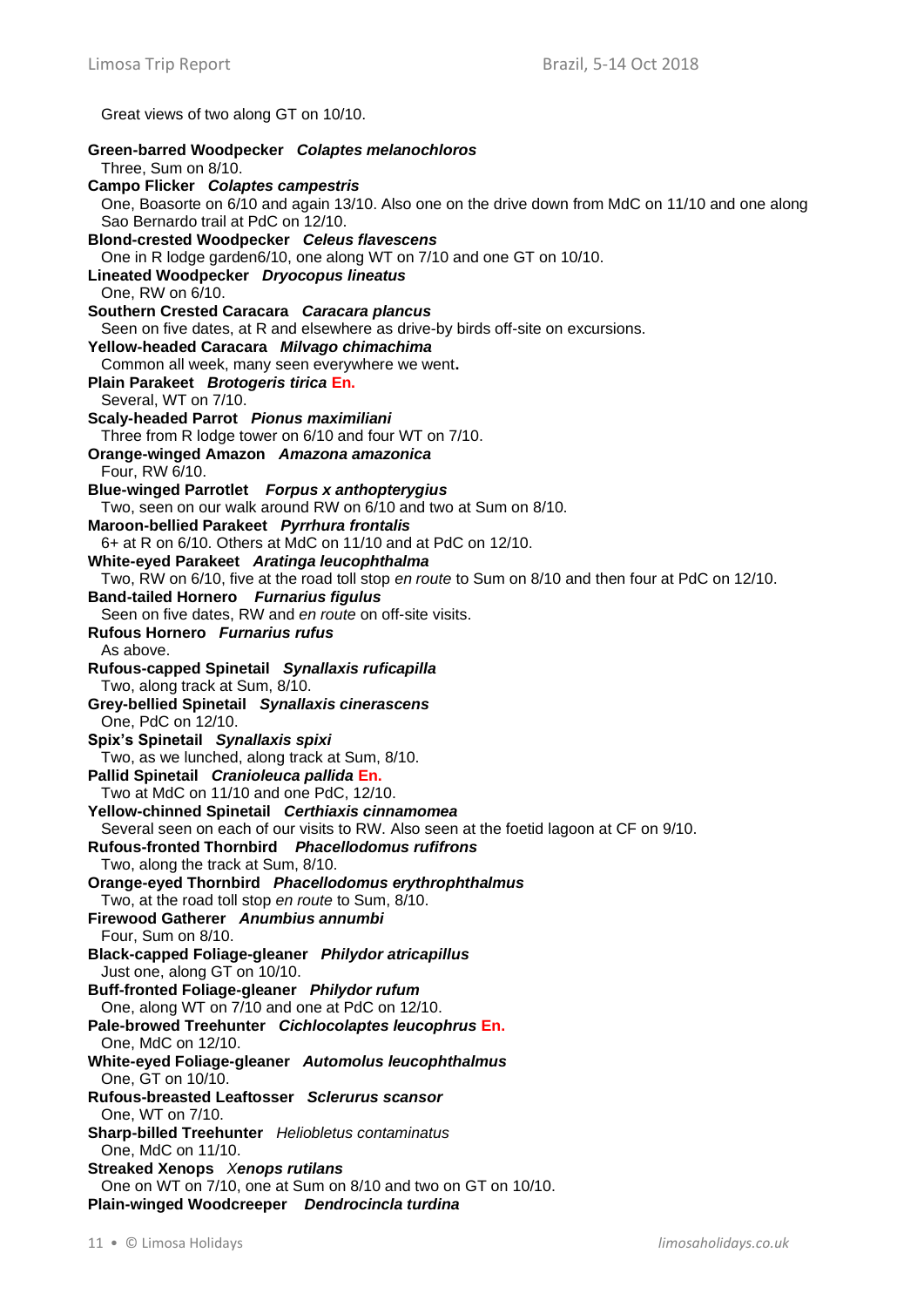#### One, along WT, 7/10.

**Olivaceous Woodcreeper** *Sittasomus griseicapillus* One, WT on 7/10, two along GT on 10/10 and one at PdC, 12/10. **White-throated Woodcreeper** *Xiphocolaptes albicollis* One along WT 7/10. **Planalto Woodcreeper** *Dendrocolaptes platyrostris* One at MdC on 11/10 and one at PdC on 12/10. **Lesser Woodcreeper** *Xiphorynchus fuscus* One along WT on 7/10 and two along GT on 10/10. **Scaled Woodcreeper** *Lepidocolaptes squamatus* One at Sum on 8/10 and one PdC on 12/10. **Silvery-flanked Antwren** *Myrmotherula lactuosa* A pair during our walk around RW on 6/10, then a pair on GT, 10/10. **Unicoloured Antwren** *Myrmotherula unicolor* **En.** A pair, RW on 6/10 and a pair Gt on 10/10. **Streak-capped Antwren** *Terenura maculate* Two along the WT, 7/10. **Serra Antwren** *Formicivora serrana* **En.** A fine pair showed well for us, along the track at Sum, 8/10. **[Restinga Antwren** *Formicivora serrana littoralis* **En.** Two pairs in the restinga scrub, CF, 9/10.] **Rufous-winged Antwren** *Herpsilochmus rufimarginatus* One along GT on 10/10. **Spot-breasted Antvireo** *Dysithamnus stictothorax* A pair, GT on 10/10. **Plain Antvireo** *Dysithamnus mentalis* A pair, GT on 10/10. **Chestnut-backed Antshrike** *Thamnophilus palliatus* Two seen RW on 6/10 and one in resting scrub, CF on 9/10. **Sooretama Slaty-Antshrike** *Thamnophilus ambiguous* **En.** Two, in the restinga scrub at CF, 9/10. **Variable Antshrike** *Thamnophilus caerulescens* One, Sum on 8/10. **Rufous-capped Antshrike** *Thamnophilus ruficapillus* One, MdC on 11/10. **Dusky-tailed Antbird** *Drymophila malura* One, PdC on 12/10. **Scaled Antbird** *Drymophila squamata* **En.** One on GT on 10/10. **White-shouldered Fire-eye** *Pyriglena leucoptera* Great views of one along Sao Bernardo trail, PdC on 12/10. **Rufous-tailed Antthrush** *Chamaeza ruficauda* Heard only, MdC, 11/10. **Variegated Antpitta** *Grallaria varia* Heard only, in the forest depths of MdC, 11/10 and at PdC on 12/10. **Rufous Gnateater** *Conopophaga lineata* One, Mdc on 11/10. **Black-cheeked Gnateater** *Conopophaga melanops* Fine views of one, along GT on 10/10. **Mouse-coloured Tapaculo** *Scytalopus speluncae En.* A notorious skulker, so often heard but seldom seen, and sure enough was heard only, PdC on 12/10. **Planalto Tyrannulet** *Phyllomyias fasciatus* One along WT on 7/10, three on the drive up to MdC on 11/10 and one at PdC on 12/10. **Yellow-bellied Elaenia** *Elaenia flavogaster* Seen or heard on three dates, various locations. **Olivaceous Elaenia** *Elaenia mesoleuca* One, PdC on 12/10. **Highland Elaenia** *Elaenia obscura* Two, MdC, 11/10. **Southern Beardless Tyrannulet** *Camptostoma obsoletum* Two, RW on 7/10 and one at Sum on 8/10.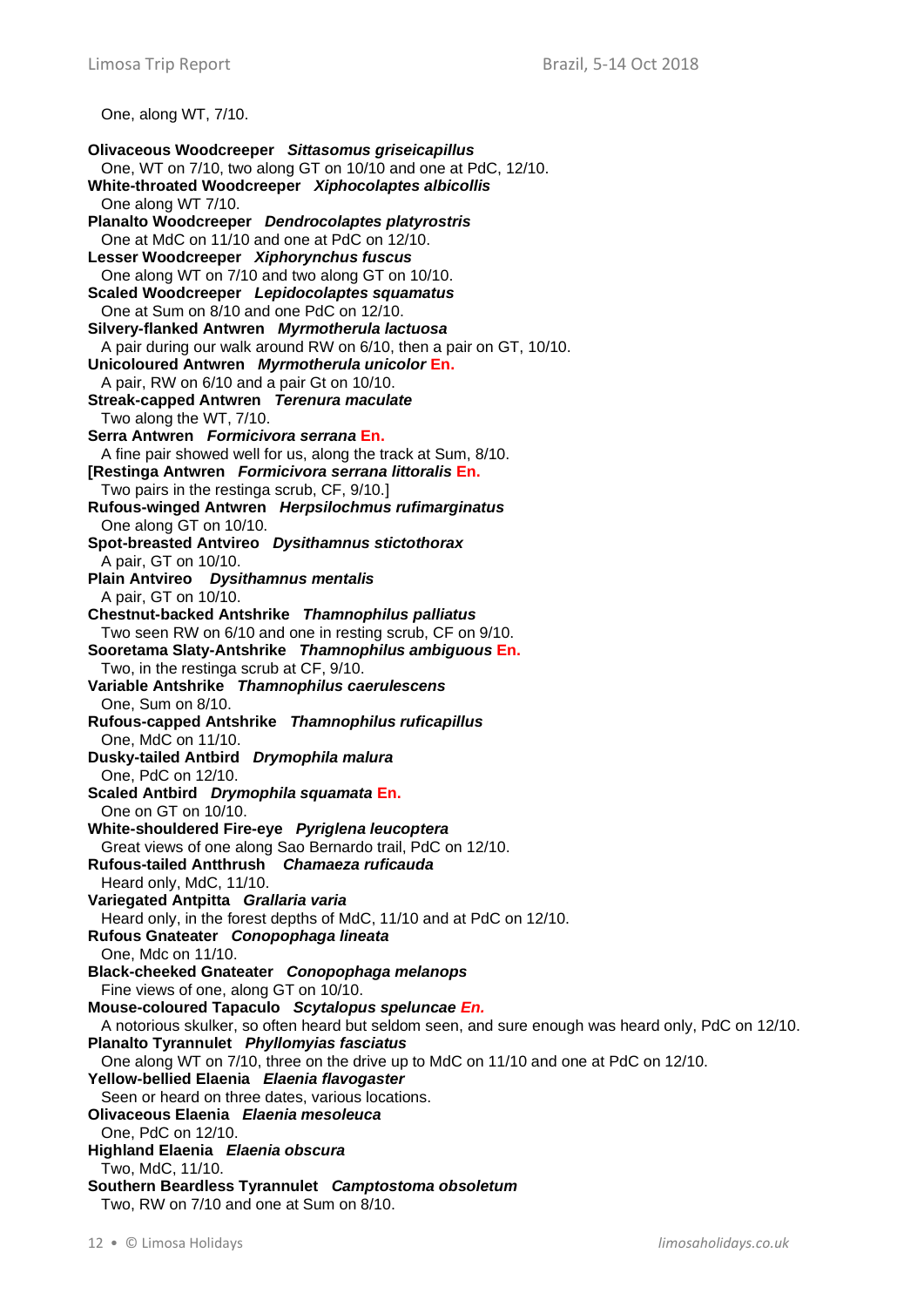**White-crested Tyrannulet** *Serpophaga subcristata* One on the road up to MdC on 11/10. **Yellow Tyrannulet** *Capsiempis flaveola* One, RW on 6/10. **Southern Antpipit** *Corythopis delalandi* One, during lunch, along the track at Sum, 8/10. **Tawny-crowned Pygmy-tyrant** *Euscarthmus meloryphus* One, restinga scrub, CF on 9/10. **Mottled-cheeked Tyrannulet** *Phylloscartes ventralis* Two on the road up to MdC on 11/10. **Ochre-bellied Flycatcher** *Mionectes oleagineus* One, GT on 10/10. **Grey-hooded Flycatcher** *Mionectes rufiventris* One, on WT on 7/10. **Sepia-capped Flycatcher** *Leptopogon amaurocephalus* One, RW on 6/10. **Bran-coloured Flycatcher** *Myiophobus fasciatus* One, along the track at Sum, 8/10 and one at PdC on 12/10. **Eye-ringed Tody-Tyrant** *Hemitriccus orbitatus* **En.** One along GT on 10/10. **Hangnest Tody-Tyrant H***emitriccus nidipendulus* One along the track at Sum, 8/10 and one in the restinga scrub at CF, 9/10. **Ochre-faced Tody-Flycatcher** *Poecilotriccus plumbeiceps* One, MdC on 11/10. **Yellow-lored Tody-Flycatcher** *Todirostrum poliocephalum* **En.** One, RW on 6/10 and one Boasorte on 13/10. **Common Tody-Flycatcher** *Todirostrum cinereum* One, RW on 6/10. **Yellow-olive Flycatcher** *Tolmomyias sulphurescens* One along the track at Sum on 8/10. **White-throated Spadebill** *Platyrinchus mystaceus* One, WT on 7/10. **Cliff Flycatcher** *Hirundinea ferruginea* One at the road toll *en route* to MdC, and two more later, 11/10. One at the road toll on 12/10 *en route* to PdC. **Euler's Flycatcher** *Lathrotriccus euleri* One, WT on 7/10. **Blue-billed Black Tyrant** *Knipolegus cyanirostris* A pair, MdC on 11/10. **Crested Black Tyrant** *Knipolegus lophotes* Three, roadside birds seen *en route* to/from Sum, 8/10. **Yellow-browed Tyrant** *Satrapa icterophrys* One, Sum on 8/10. **White-rumped Monjita** *Xolmis velata* One, Sum, 8/10. **Streamer-tailed Tyrant** *Gubernetes yetapa* Two, Boasorte on 6/10, then one at Sum, 8/10 and one at CF on 9/10. **Shear-tailed Grey Tyrant** *Muscipipra vetula* One, MdC on 11/10. **Masked Water Tyrant** *Fluvicola nengeta* Common, seen on all visits to RW, in the lodge gardens and pool-side, and other roadside fields in passing. **White-headed Marsh Tyrant** *Arundinicola leucocephala* 2-3 seen at RW whenever we looked. **Long-tailed Tyrant** *Colonia colonus* One along the track at Sum, 8/10. **Cattle Tyrant** *Machetornis rixosus* Seen at RW on 6/10, two at the road toll stop *en route* to Sum on 8/10. **Rusty-margined Flycatcher** *Myiozetetes cayanensis* One, at Sao Bernardo Trail, PdC on 12/10, as we watched Swallow-tailed Cotingas. **Social Flycatcher** *Myiozetetes similis* Common and widespread. **Great Kiskadee** *Pitangus sulphuratus* Common and widespread.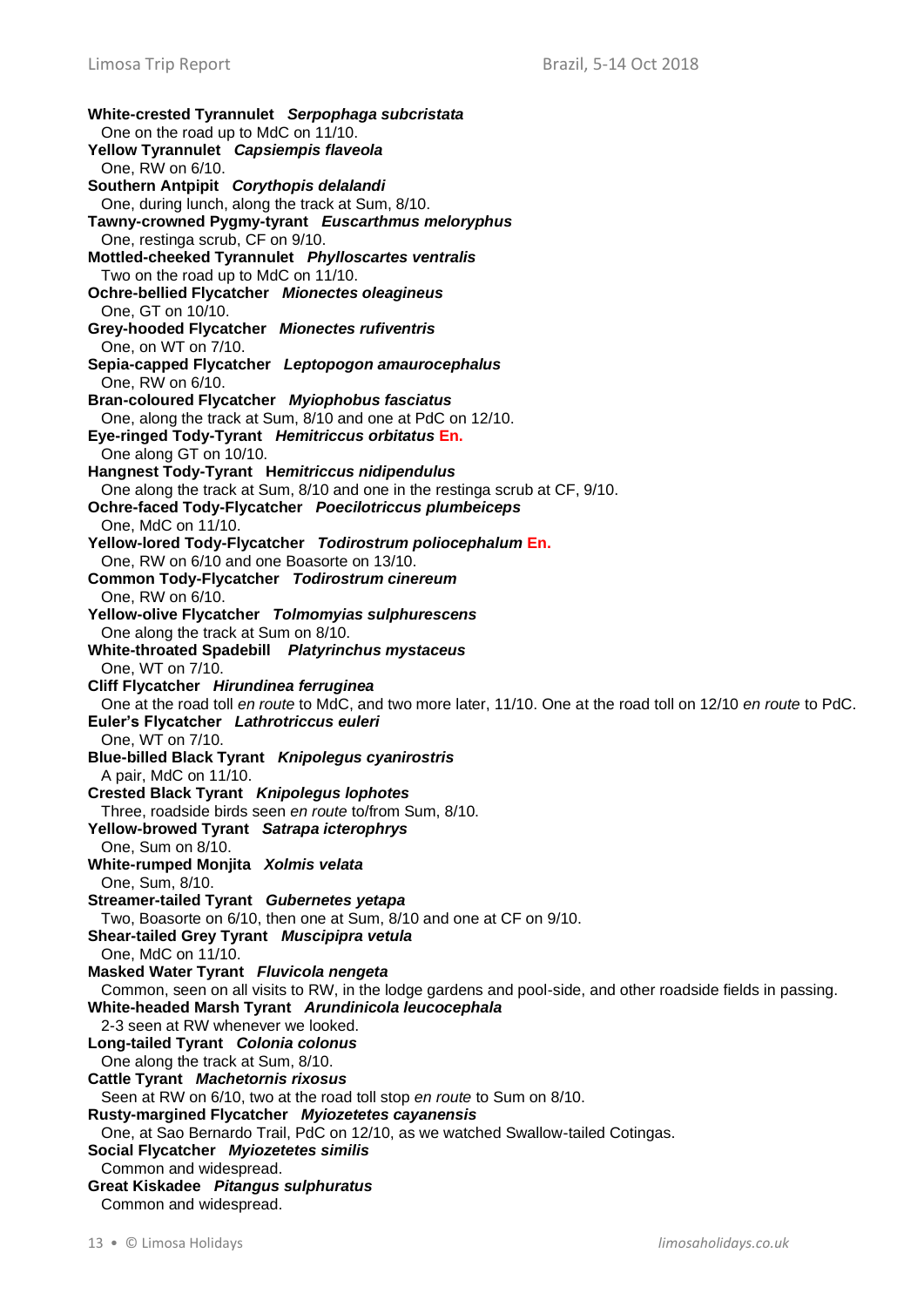**Streaked Flycatcher** *Myiodynastes maculates* 1-2 seen on four dates; RW on 6/10, WT on 7/10, Sum on 8/10 and at PdC on 12/10. **Boat-billed Flycatcher** *Megarhynchus pitangua* Seen or heard on six dates/most places visited. **Variegated Flycatcher** *Empidonomus varius* Two along WT on 7/10, 3-4 at Sum on 8/10. **Tropical Kingbird** *Tyrannus melancholicus* Common and widespread. **Fork-tailed Flycatcher** *Tyrannus savana* 1-2 in Carmo town, Sum on 8/10, then 3-4 as we drove through pastureland to GT on 10/10. **Greyish Mourner** *Rhytiperna simplex* One along GT on 10/10 and then two, 4x4 Trail on 14/10. **Swainson's Flycatcher** *Myiarchus swainsoni* One, on the road down from MdC on 11/10. **Short-crested Flycatcher** *Myiarchus ferox*  Seen on four dates; RW on 6/10, Sum on 8/10, 1-2 at CF on 9/10 and one, Boasorte on 13/10. **Brown-crested Flycatcher** *Myiarchus tyrannulus* 1-2 along the track at Sum, 8/10. **Grey-hooded Attila** *Attila rufus* **En.** One, GT on 10/10 and one at MdC on 11/10. **Swallow-tailed Cotinga** *Phibalura flavirostris* Five in total. BoT surely? Prolonged and repeat views of a pair of these lovelies at the start of the Sao Bernardo trail, and then three other singles further along the trail, PdC, 12/10. **Hooded Berryeater** *Carpornis cucullata* **En.** Several heard and eventually two seen, MdC on 11/10. **Bare-throated Bellbird** *Procnias nudicollis* Two *Daz*-white males, on the road up to MdC, 11/10 and two more at PdC on 12/10. **Black-and-gold Cotinga** *Tijuca atra* **En.** Close and prolonged views of a singing male, (lifting one leg as it sang!), plus two distant females, MdC on 11/10, and one male at PdC on 12/10. **Serra do Mar Tyrant-Manakin** *Neopelma chrysolophum* One, PdC on 12/10. **Blue Manakin** *Chiroxiphia caudata* One male on WT, 7/10 then an immature male on GT on 10/10. **Pin-tailed Manakin** *Ilicura militiaris* **En.** A female on WT, 7/10 and another female MdC on 11/10. **White-bearded Manakin** *Manacus manacus* 2-3 females, RW on 6/10, a female on WT on 7/10 and a female at Sum on 8/10. Nae males, bah! **Whiskered Myiobius** *Myiobius barbatus* One, WT on 7/10. **Sharpbill** *Oxyruncus cristatus* One, MdC, 11/10. **Chestnut-crowned Becard** *Pachyramphus castaneus* A pair, MdC on 11/10. **White-winged Becard** *Pachyramphus polychopterus* Singles on five dates; RW 6/10, Sum 8/10, MdC 11/10, PdC 12/10 and Boasorte 13/10. **Black-capped Becard** *Pachyramphus marginatus* One, WT on 7/10. **Crested Becard** *Pachyramphus validus* A pair, RW on 6/10. **Rufous-browed Peppershrike** *Cyclarhis gujanensis* Only one, MdC, 11/10. **Red-eyed Vireo** *Vireo olivaceus chivi* One, GT on 10/10. **Rufous-crowned Greenlet** *Hylophilus poicilotis* One, PdC on 12/10. **Grey-eyed Greenlet** *Hylophilus amaurocephalus* **En** One seen at Sum, 8/10 and one on the road down from MdC on 11/10. **Lemon-chested Greenlet** *Hylophilus thoracicus* One, RW on 6/10 and one seen very close at Boasorte on our last morning, 13/10. **Grey-breasted Martin** *Progne chalybea* A few about, seen on three dates.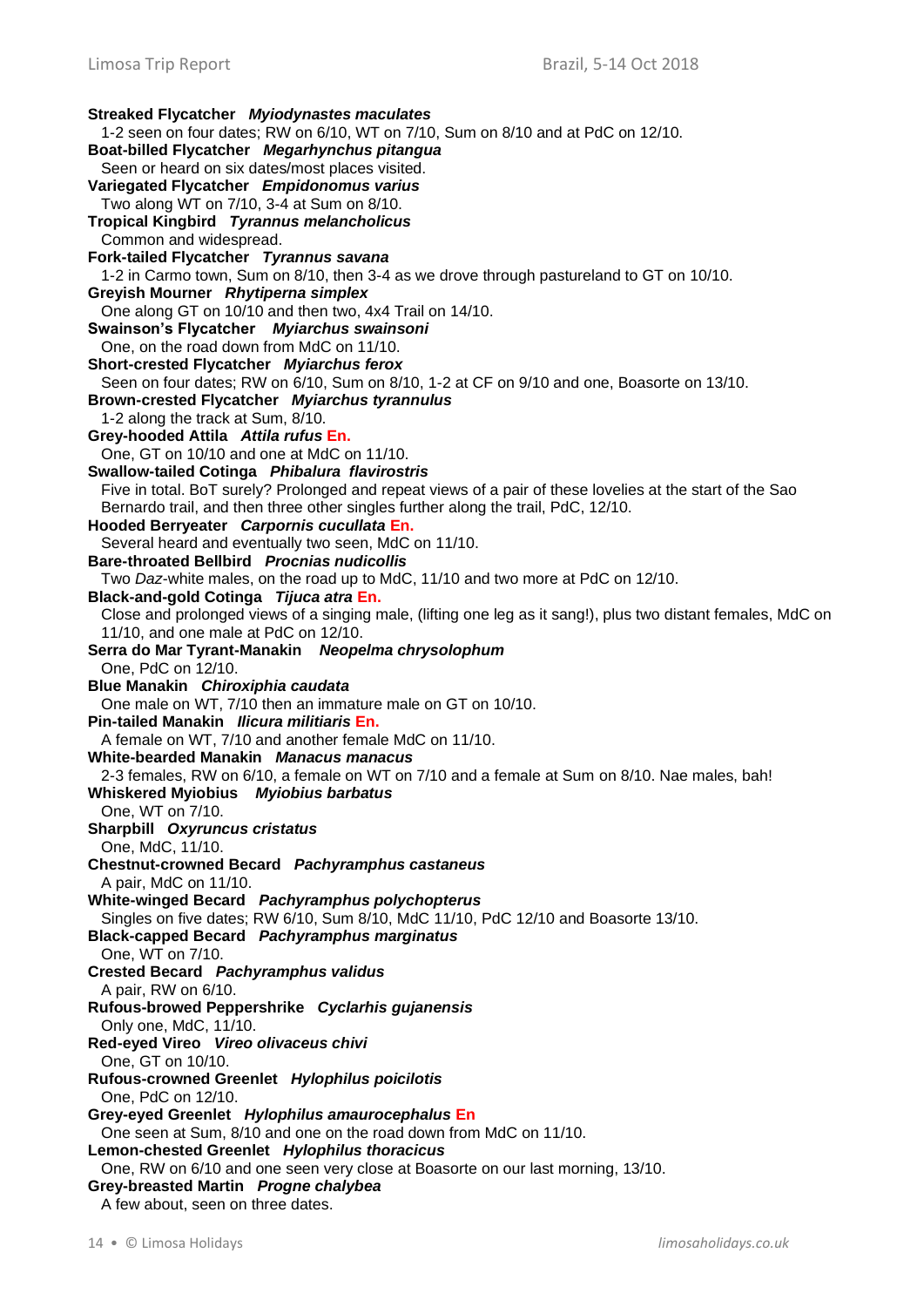**Brown-chested Martin** *Progne tapera* 2-3 at Sum on 8/10 a few others at Boasorte on 13/10. **Blue-and-white Swallow** *Notiochelidon cyanoleuca* A few seen on the coast at CF, 9/10 a few others, MdC on 11/12. **Southern Rough-winged Swallow** *Stelgidopteryx ruficollis* A few seen daily. **Black-capped Donacobius** *Donacobius atricapilla* 1-2 seen RW on 6/10 and again 7/10. **Moustached Wren** *Pheugopedius genibarbis* Heard only, RW on 6/10. **Long-billed Wren C***antorchilus longirostris* Heard RW on 6/10 but then seen very well at Boasorte on our last morning, 13/10. **House Wren** *Troglodytes aedon* Seen or heard daily around R lodge and gardens. **Chalk-browed Mockingbird** *Mimus saturninus* Noted daily, all locations. **Yellow-legged Thrush** *Turdus flavipes* 1-2 seen at MdC on 11/10 and 3-4 at PdC on 12/10. **Rufous-bellied Thrush** *Turdus rufiventris* Heard along WT on 7/10, 1-2 seen at Sum on 8/10. **Pale-breasted Thrush** *Turdus leucomelas* Noted on four dates, various locations. **Creamy-bellied Thrush** *Turdus amaurochalinus* One, MdC on 11/10. **House Sparrow** *Passer domesticus* A few seen in passing through towns, when off-site. **Common Waxbill** *Estrilda astrild* Five at the foetid lagoon, CF on 9/10, and five Boasorte on 13/10. **Yellowish Pipit** *Anthus lutescens* Two, Boasorte, 6/10. **Hooded Siskin** *Carduelis magellanica* One, Sum on 8/10 and then several at PdC on 12/10. **Purple-throated Euphonia** *Euphonia chlorotica* One, R lodge garden, 9/10 and again 10/10. One at CF on 9/10. **Violaceus Euphonia** *Euphonia violacea* Noted daily, various locations, but always in the R lodge garden. **Orange-bellied Euphonia** *Euphonia xanthogaster* Two males, WT on 7/10. **Chestnut-bellied Euphonia** *Euphonia pectoralis* One on the road up to MdC on 11/10 and then one at the roadside banana stall *en route* to PdC on 12/10. **Rufous-collared Sparrow** *Zonotrichia capensis* Surprisingly, very few seen, 1-2 at MdC on 11/10. **Grassland Sparrow** *Ammodramus humeralis* One, Boasorte, 7/10. **Half-collared Sparrow** *Arremon semitorquatus* **En.** One, at the road toll stop, *en route* to Sum, 8/10. **White-browed Blackbird** *Leistes superciliaris* One on roadside wires near REGUA 8-9/10 and one at our lunch spot at CF on 9/10. **Crested Oropendola** *Psarocolius decumanus* 2-3 at Sum, 8/10, 3-4 on the road up to MdC, 11/10. **Red-rumped Cacique** *Cacicus haemorrhous* Seen daily around the R lodge gardens, from the tower and RW. **Giant Cowbird** *Molothrus oryzivorus* One, Sum on 8/10. **Shiny Cowbird** *Molothrus bonariensis* 6+ RW on 6/10, odd ones & twos on three other dates, various locations. **Chopi Blackbird** *Gnorimopsar chopi* 2-3, Boasorte on 6/10 then ones & twos on five other dates, various locations. **Chestnut-capped Blackbird** *Chrysomus ruficapillus* A few seen on each and any visit to RW during the week. **Masked Yellowthroat** *Geothlypis aequinoctialis* One, at the road toll stop, *en route* to Sum on 8/10.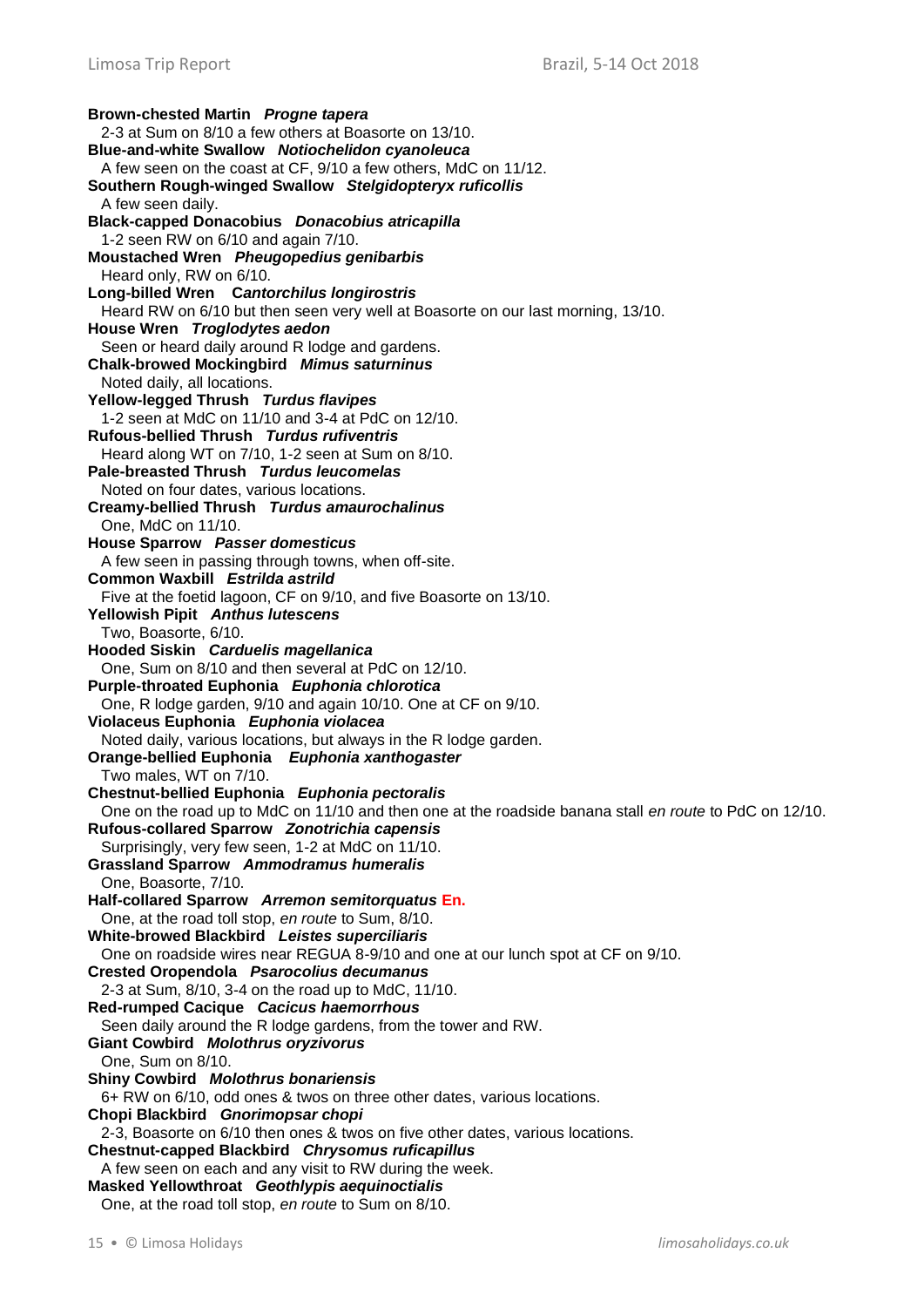**Tropical Parula** *Parula pitiayumi* One in the restinga scrub at CF, 9/10. **White-rimmed Warbler** *Basileuterus leucoblepharus* One on the road up to MdC, 11/10. **Golden-crowned Warbler** *Basileuterus culicivorus* 1-2 seen along the track at Sum, 8/10 then one at MdC on 11/10 and one at PdC on 12/10. **Red-crowned Ant Tanager** *Habia rubica* One, WT on 7/10 and one GT on 10/10. **Yellow-green Grosbeak** *Caryothraustes canadensis* Six, WT on 7/10. **Ultramarine Grosbeak** *Cyanocompsa brissonii* A pair at a roadside stop *en route* to Sum on 8/10. **Red-cowled Cardinal** *Paroaria dominicana* A nesting pair, plus one chick, Matumbo village, 13/10. **Cinnamon Tanager** *Schistochlamys ruficapillus* Four on the way down from Macae de Cima, 11/10 and two at PdC on 12/10. **Hooded Tanager** *Nemosia pileata* Two, RW on 6/10. **Chestnut-headed Tanager** *Pyrrhocoma ruficeps* One, PdC on 12/10. **Black-goggled Tanager** *Trichotthraupis melanops* Two as we lunched along the track at Sum on 8/10, two at MdC on 11/10 and two at PdC on 12/10. **Flame-crested Tanager** *Tachyphonus cristatus* Seen almost daily, various location, often from the R lodge garden/tower. **Ruby-crowned Tanager** *Tachyphonus coronatus* Seen on three dates; 3 at Sum on 8/10, two at MdC on 11/10 and two at PdC on 12/10. **Brazilian Tanager** *Ramphocelus bresilius* Seen on six dates; RW/R lodge gardens/tower, various locations/most sites visited. **Sayaca Tanager** *Thraupis sayaca* Common & widespread, seen throughout the week at various localities. **Azure-shouldered Tanager** *Tangara cyanoptera* **En.** Several seen at MdC on 11/10. **Golden-chevroned Tanager** *Thraupis ornate* 1-2 RW on 6/10, 4-5 at MdC on 11/10 and 3-4 at PdC on 12/10. **Palm Tanager** *Thraupis palmarum* A few seen almost daily. **Fawn-breasted tanager** *Pipraeides melanonota* Two seen on the way down from MdC on 11/10. **Turquoise (White-bellied) Tanager** *Tangara mexicana* One, WT on 7/10. **Green-headed Tanager** *Tangara seledon* Several RW at the potoo site, RW on 6/10, others WT on 7/10 MdC on 11/10 and at PdC on 12/10. **Red-necked Tanager** *Tangara cyanocephala* Two seen fleetingly, WT on 7/10. **Brassy-breasted Tanager** *Tangara desmaresti* **En.** 3-4 at Sum on 8/10, one at MdC on 11/10 and 3-4 at PdC on 12/10. **Burnished-buff Tanager** *Tangara cayana* 1-2 seen at the banana bird table, in the R lodge gardens, a few also seen at Sum on 8/10, at MdC on 11/10 and at PdC on 12/10. **Swallow Tanager** *Tersina viridis* Two pairs, showed well at a roadside stop *en route* to Sum on 8/10. **Blue Dacnis** *Dacnis cayana* Seen on seven dates, R lodge garden and all sites visited. **Red-legged Honeycreeper** *Cyanerpes cyaneus* Three, down by the office, 6/10. **Rufous-headed Tanager** *Hemithraupis ruficapilla* One, Sum on 8/10. **Yellow-backed Tanager** *Hemithraupis flavicollis* Seen on four dates, 6-7/10 and 13/10 in R lodge garden. **Chestnut-vented Conebill** *Conirostrum speciosum* As above. Plus one in restinga scrub at CF on 9/10. **Grey Pileated Finch** *Coryphspingus pileatus*